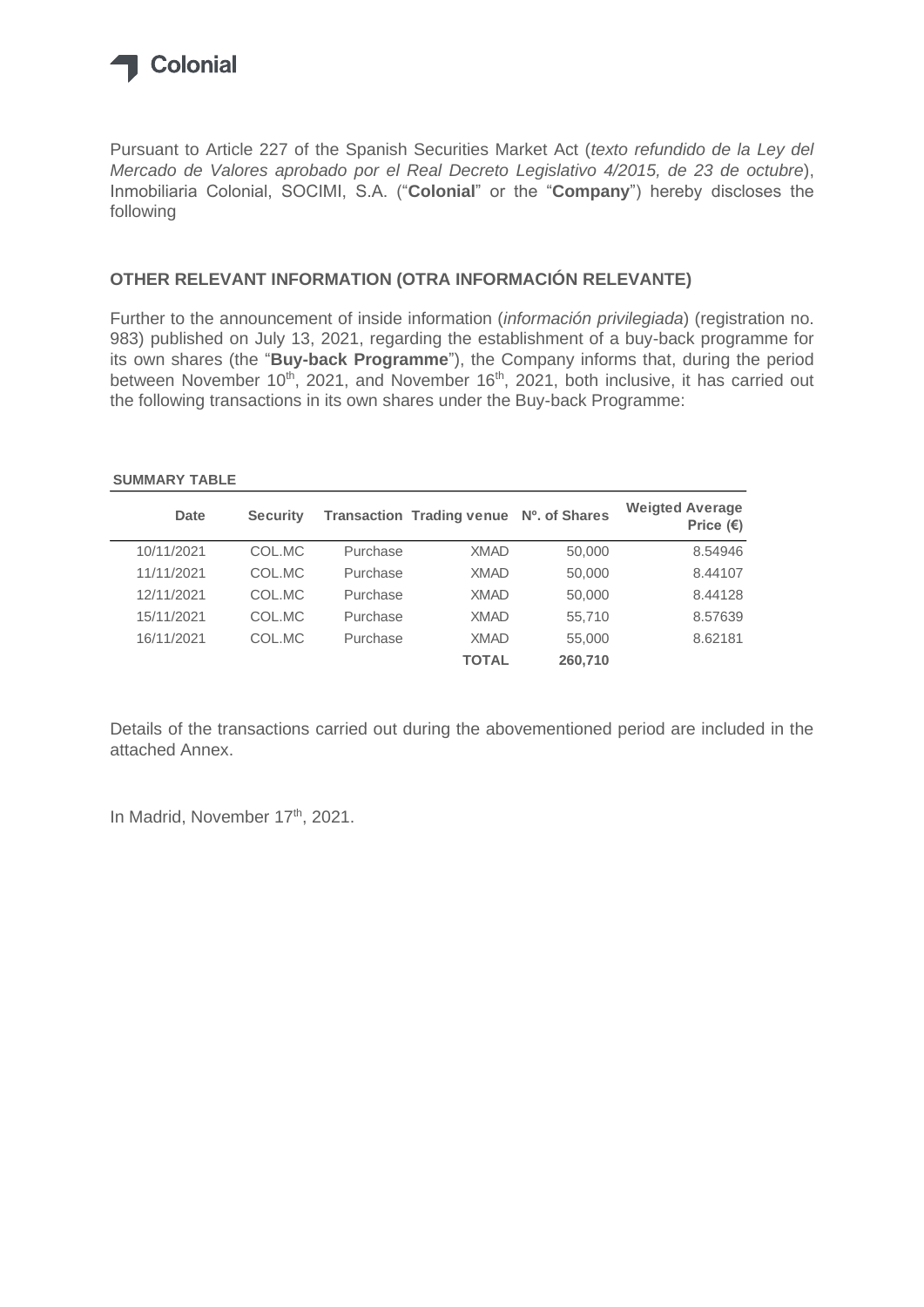#### **ANNEX**

| Date       | <b>Security</b> |          | Transaction Trading venue Nº. of Shares |                | Price $(\epsilon)$ | Intermediary         |
|------------|-----------------|----------|-----------------------------------------|----------------|--------------------|----------------------|
| 10/11/2021 | COL.MC          | Purchase | <b>XMAD</b>                             | 396            | 8.6450             | Banco Sabadell, S.A. |
| 10/11/2021 | COL.MC          | Purchase | <b>XMAD</b>                             | 35             | 8.6450             | Banco Sabadell, S.A. |
| 10/11/2021 | COL.MC          | Purchase | <b>XMAD</b>                             | 2,069          | 8.6450             | Banco Sabadell, S.A. |
| 10/11/2021 | COL.MC          | Purchase | <b>XMAD</b>                             | 256            | 8.6050             | Banco Sabadell, S.A. |
| 10/11/2021 | COL.MC          | Purchase | <b>XMAD</b>                             | 98             | 8.6050             | Banco Sabadell, S.A. |
| 10/11/2021 | COL.MC          | Purchase | <b>XMAD</b>                             | 64             | 8.5950             | Banco Sabadell, S.A. |
| 10/11/2021 | COL.MC          | Purchase | <b>XMAD</b>                             | 297            | 8.5950             | Banco Sabadell, S.A. |
| 10/11/2021 | COL.MC          | Purchase | <b>XMAD</b>                             | 579            | 8.6250             | Banco Sabadell, S.A. |
| 10/11/2021 | COL.MC          | Purchase | <b>XMAD</b>                             | 671            | 8.6300             | Banco Sabadell, S.A. |
| 10/11/2021 | COL.MC          | Purchase | <b>XMAD</b>                             | 1,490          | 8.6300             | Banco Sabadell, S.A. |
| 10/11/2021 | COL.MC          | Purchase | <b>XMAD</b>                             | 378            | 8.6000             | Banco Sabadell, S.A. |
| 10/11/2021 | COL.MC          | Purchase | <b>XMAD</b>                             | 350            | 8.6000             | Banco Sabadell, S.A. |
| 10/11/2021 | COL.MC          | Purchase | <b>XMAD</b>                             | 33             | 8.6000             | Banco Sabadell, S.A. |
| 10/11/2021 | COL.MC          | Purchase | <b>XMAD</b>                             | 270            | 8.5850             | Banco Sabadell, S.A. |
| 10/11/2021 | COL.MC          | Purchase | <b>XMAD</b>                             | 388            | 8.5750             | Banco Sabadell, S.A. |
| 10/11/2021 | COL.MC          | Purchase | <b>XMAD</b>                             | 495            | 8.5900             | Banco Sabadell, S.A. |
| 10/11/2021 | COL.MC          | Purchase | <b>XMAD</b>                             | 312            | 8.5800             | Banco Sabadell, S.A. |
| 10/11/2021 | COL.MC          | Purchase | <b>XMAD</b>                             | 46             | 8.5450             | Banco Sabadell, S.A. |
| 10/11/2021 | COL.MC          | Purchase | <b>XMAD</b>                             | 252            | 8.5450             | Banco Sabadell, S.A. |
| 10/11/2021 | COL.MC          | Purchase | <b>XMAD</b>                             | 832            | 8.5850             | Banco Sabadell, S.A. |
| 10/11/2021 | COL.MC          | Purchase | <b>XMAD</b>                             | 106            | 8.5650             | Banco Sabadell, S.A. |
| 10/11/2021 | COL.MC          | Purchase | <b>XMAD</b>                             | 336            | 8.5400             | Banco Sabadell, S.A. |
| 10/11/2021 | COL.MC          | Purchase | <b>XMAD</b>                             | 248            | 8.5400             | Banco Sabadell, S.A. |
| 10/11/2021 | COL.MC          | Purchase | <b>XMAD</b>                             | 18             | 8.5500             | Banco Sabadell, S.A. |
| 10/11/2021 | COL.MC          | Purchase | <b>XMAD</b>                             | $\overline{2}$ | 8.5450             | Banco Sabadell, S.A. |
| 10/11/2021 | COL.MC          | Purchase | <b>XMAD</b>                             | 2,498          | 8.5450             | Banco Sabadell, S.A. |
| 10/11/2021 | COL.MC          | Purchase | <b>XMAD</b>                             | 674            | 8.5700             | Banco Sabadell, S.A. |
| 10/11/2021 | COL.MC          | Purchase | <b>XMAD</b>                             | 343            | 8.5450             | Banco Sabadell, S.A. |
| 10/11/2021 | COL.MC          | Purchase | <b>XMAD</b>                             | 98             | 8.5500             | Banco Sabadell, S.A. |
| 10/11/2021 | COL.MC          | Purchase | <b>XMAD</b>                             | 365            | 8.5550             | Banco Sabadell, S.A. |
| 10/11/2021 | COL.MC          | Purchase | <b>XMAD</b>                             | 824            | 8.5450             | Banco Sabadell, S.A. |
| 10/11/2021 | COL.MC          | Purchase | <b>XMAD</b>                             | 273            | 8.5650             | Banco Sabadell, S.A. |
| 10/11/2021 | COL.MC          | Purchase | <b>XMAD</b>                             | 329            | 8.5550             | Banco Sabadell, S.A. |
| 10/11/2021 | COL.MC          | Purchase | <b>XMAD</b>                             | 231            | 8.5600             | Banco Sabadell, S.A. |
| 10/11/2021 | COL.MC          | Purchase | <b>XMAD</b>                             | 816            | 8.5550             | Banco Sabadell, S.A. |
| 10/11/2021 | COL.MC          | Purchase | <b>XMAD</b>                             | 302            | 8.5500             | Banco Sabadell, S.A. |
| 10/11/2021 | COL.MC          | Purchase | <b>XMAD</b>                             | 570            | 8.5600             | Banco Sabadell, S.A. |
| 10/11/2021 | COL.MC          | Purchase | <b>XMAD</b>                             | 15             | 8.5600             | Banco Sabadell, S.A. |
| 10/11/2021 | COL.MC          | Purchase | <b>XMAD</b>                             | 62             | 8.5350             | Banco Sabadell, S.A. |
| 10/11/2021 | COL.MC          | Purchase | <b>XMAD</b>                             | 873            | 8.5350             | Banco Sabadell, S.A. |
| 10/11/2021 | COL.MC          | Purchase | <b>XMAD</b>                             | 531            | 8.5300             | Banco Sabadell, S.A. |
| 10/11/2021 | COL.MC          | Purchase | <b>XMAD</b>                             | 292            | 8.5600             | Banco Sabadell, S.A. |
| 10/11/2021 | COL.MC          | Purchase | <b>XMAD</b>                             | 731            | 8.5650             | Banco Sabadell, S.A. |
| 10/11/2021 | COL.MC          | Purchase | <b>XMAD</b>                             | 582            | 8.5450             | Banco Sabadell, S.A. |
| 10/11/2021 | COL.MC          | Purchase | <b>XMAD</b>                             | 60             | 8.5450             | Banco Sabadell, S.A. |
| 10/11/2021 | COL.MC          | Purchase | <b>XMAD</b>                             | 1,858          | 8.5450             | Banco Sabadell, S.A. |
| 10/11/2021 | COL.MC          | Purchase | <b>XMAD</b>                             | 267            | 8.5500             | Banco Sabadell, S.A. |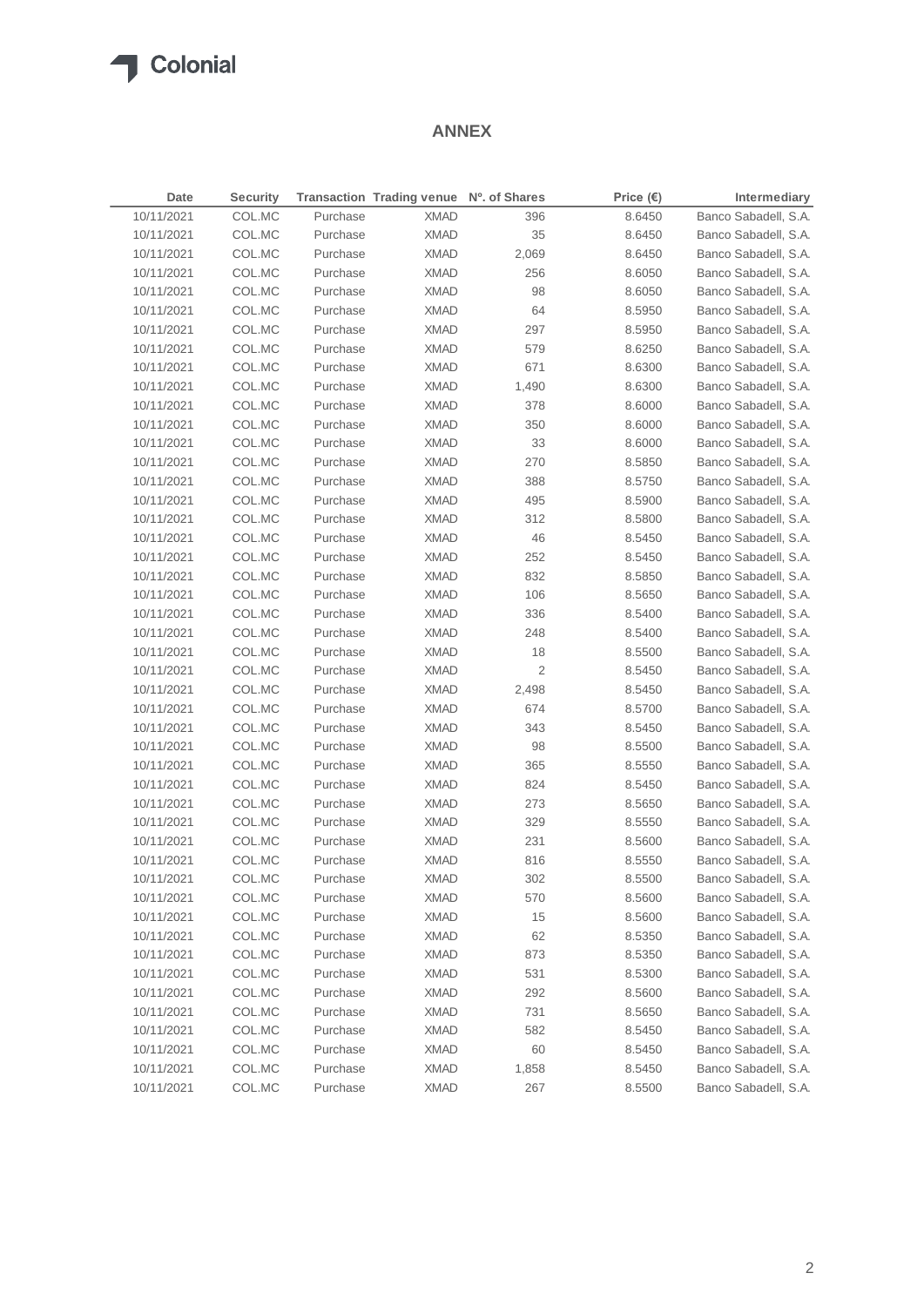| Date       | <b>Security</b> |          | Transaction Trading venue Nº. of Shares |                | Price $(\epsilon)$ | Intermediary         |
|------------|-----------------|----------|-----------------------------------------|----------------|--------------------|----------------------|
| 10/11/2021 | COL.MC          | Purchase | <b>XMAD</b>                             | 38             | 8.5550             | Banco Sabadell, S.A. |
| 10/11/2021 | COL.MC          | Purchase | <b>XMAD</b>                             | 712            | 8.5600             | Banco Sabadell, S.A. |
| 10/11/2021 | COL.MC          | Purchase | <b>XMAD</b>                             | 59             | 8.5700             | Banco Sabadell, S.A. |
| 10/11/2021 | COL.MC          | Purchase | <b>XMAD</b>                             | 341            | 8.5700             | Banco Sabadell, S.A. |
| 10/11/2021 | COL.MC          | Purchase | <b>XMAD</b>                             | 265            | 8.5650             | Banco Sabadell, S.A. |
| 10/11/2021 | COL.MC          | Purchase | <b>XMAD</b>                             | 565            | 8.5550             | Banco Sabadell, S.A. |
| 10/11/2021 | COL.MC          | Purchase | <b>XMAD</b>                             | $\overline{7}$ | 8.5550             | Banco Sabadell, S.A. |
| 10/11/2021 | COL.MC          | Purchase | <b>XMAD</b>                             | 207            | 8.5550             | Banco Sabadell, S.A. |
| 10/11/2021 | COL.MC          | Purchase | <b>XMAD</b>                             | 1              | 8.5550             | Banco Sabadell, S.A. |
| 10/11/2021 | COL.MC          | Purchase | <b>XMAD</b>                             | 32             | 8.5550             | Banco Sabadell, S.A. |
| 10/11/2021 | COL.MC          | Purchase | <b>XMAD</b>                             | 68             | 8.5600             | Banco Sabadell, S.A. |
| 10/11/2021 | COL.MC          | Purchase | <b>XMAD</b>                             | 221            | 8.5600             | Banco Sabadell, S.A. |
| 10/11/2021 | COL.MC          | Purchase | <b>XMAD</b>                             | 13             | 8.5550             | Banco Sabadell, S.A. |
| 10/11/2021 | COL.MC          | Purchase | <b>XMAD</b>                             | 39             | 8.5550             | Banco Sabadell, S.A. |
| 10/11/2021 | COL.MC          | Purchase | <b>XMAD</b>                             | 234            | 8.5400             | Banco Sabadell, S.A. |
| 10/11/2021 | COL.MC          | Purchase | <b>XMAD</b>                             | 287            | 8.5450             | Banco Sabadell, S.A. |
| 10/11/2021 | COL.MC          | Purchase | <b>XMAD</b>                             | 120            | 8.5450             | Banco Sabadell, S.A. |
| 10/11/2021 | COL.MC          | Purchase | <b>XMAD</b>                             | 183            | 8.5450             | Banco Sabadell, S.A. |
| 10/11/2021 | COL.MC          | Purchase | <b>XMAD</b>                             | 247            | 8.5500             | Banco Sabadell, S.A. |
| 10/11/2021 | COL.MC          | Purchase | <b>XMAD</b>                             | 269            | 8.5600             | Banco Sabadell, S.A. |
| 10/11/2021 | COL.MC          | Purchase | <b>XMAD</b>                             | 672            | 8.5200             | Banco Sabadell, S.A. |
| 10/11/2021 | COL.MC          | Purchase | <b>XMAD</b>                             | 188            | 8.5300             | Banco Sabadell, S.A. |
| 10/11/2021 | COL.MC          | Purchase | <b>XMAD</b>                             | 2,312          | 8.5300             | Banco Sabadell, S.A. |
| 10/11/2021 | COL.MC          | Purchase | <b>XMAD</b>                             | 188            | 8.5300             | Banco Sabadell, S.A. |
| 10/11/2021 | COL.MC          | Purchase | XMAD                                    | 3,000          | 8.5150             | Banco Sabadell, S.A. |
| 10/11/2021 | COL.MC          | Purchase | <b>XMAD</b>                             | $\overline{2}$ | 8.5350             | Banco Sabadell, S.A. |
| 10/11/2021 | COL.MC          | Purchase | XMAD                                    | 2,828          | 8.5350             | Banco Sabadell, S.A. |
| 10/11/2021 | COL.MC          | Purchase | <b>XMAD</b>                             | 11             | 8.5350             | Banco Sabadell, S.A. |
| 10/11/2021 | COL.MC          | Purchase | <b>XMAD</b>                             | 159            | 8.5350             | Banco Sabadell, S.A. |
| 10/11/2021 | COL.MC          | Purchase | XMAD                                    | 865            | 8.5200             | Banco Sabadell, S.A. |
| 10/11/2021 | COL.MC          | Purchase | <b>XMAD</b>                             | 762            | 8.5300             | Banco Sabadell, S.A. |
| 10/11/2021 | COL.MC          | Purchase | XMAD                                    | 1,117          | 8.5300             | Banco Sabadell, S.A. |
| 10/11/2021 | COL.MC          | Purchase | <b>XMAD</b>                             | 213            | 8.5050             | Banco Sabadell, S.A. |
| 10/11/2021 | COL.MC          | Purchase | XMAD                                    | 220            | 8.5150             | Banco Sabadell, S.A. |
| 10/11/2021 | COL.MC          | Purchase | <b>XMAD</b>                             | 2,500          | 8.5050             | Banco Sabadell, S.A. |
| 10/11/2021 | COL.MC          | Purchase | <b>XMAD</b>                             | 247            | 8.5300             | Banco Sabadell, S.A. |
| 10/11/2021 | COL.MC          | Purchase | <b>XMAD</b>                             | 97             | 8.5150             | Banco Sabadell, S.A. |
| 10/11/2021 | COL.MC          | Purchase | <b>XMAD</b>                             | 175            | 8.5150             | Banco Sabadell, S.A. |
| 10/11/2021 | COL.MC          | Purchase | <b>XMAD</b>                             | 97             | 8.5150             | Banco Sabadell, S.A. |
| 10/11/2021 | COL.MC          | Purchase | <b>XMAD</b>                             | 197            | 8.5050             | Banco Sabadell, S.A. |
| 10/11/2021 | COL.MC          | Purchase | <b>XMAD</b>                             | 162            | 8.5000             | Banco Sabadell, S.A. |
| 10/11/2021 | COL.MC          | Purchase | <b>XMAD</b>                             | 38             | 8.5000             | Banco Sabadell, S.A. |
| 10/11/2021 | COL.MC          | Purchase | <b>XMAD</b>                             | 365            | 8.5500             | Banco Sabadell, S.A. |
| 10/11/2021 | COL.MC          | Purchase | <b>XMAD</b>                             | 260            | 8.5500             | Banco Sabadell, S.A. |
| 10/11/2021 | COL.MC          | Purchase | <b>XMAD</b>                             | 91             | 8.5500             | Banco Sabadell, S.A. |
| 10/11/2021 | COL.MC          | Purchase | <b>XMAD</b>                             | 270            | 8.5400             | Banco Sabadell, S.A. |
| 10/11/2021 | COL.MC          | Purchase | <b>XMAD</b>                             | 206            | 8.5450             | Banco Sabadell, S.A. |
| 10/11/2021 | COL.MC          | Purchase | <b>XMAD</b>                             | 252            | 8.5350             | Banco Sabadell, S.A. |
| 10/11/2021 | COL.MC          | Purchase | <b>XMAD</b>                             | 483            | 8.5050             | Banco Sabadell, S.A. |
| 10/11/2021 | COL.MC          | Purchase | <b>XMAD</b>                             | 879            | 8.5200             | Banco Sabadell, S.A. |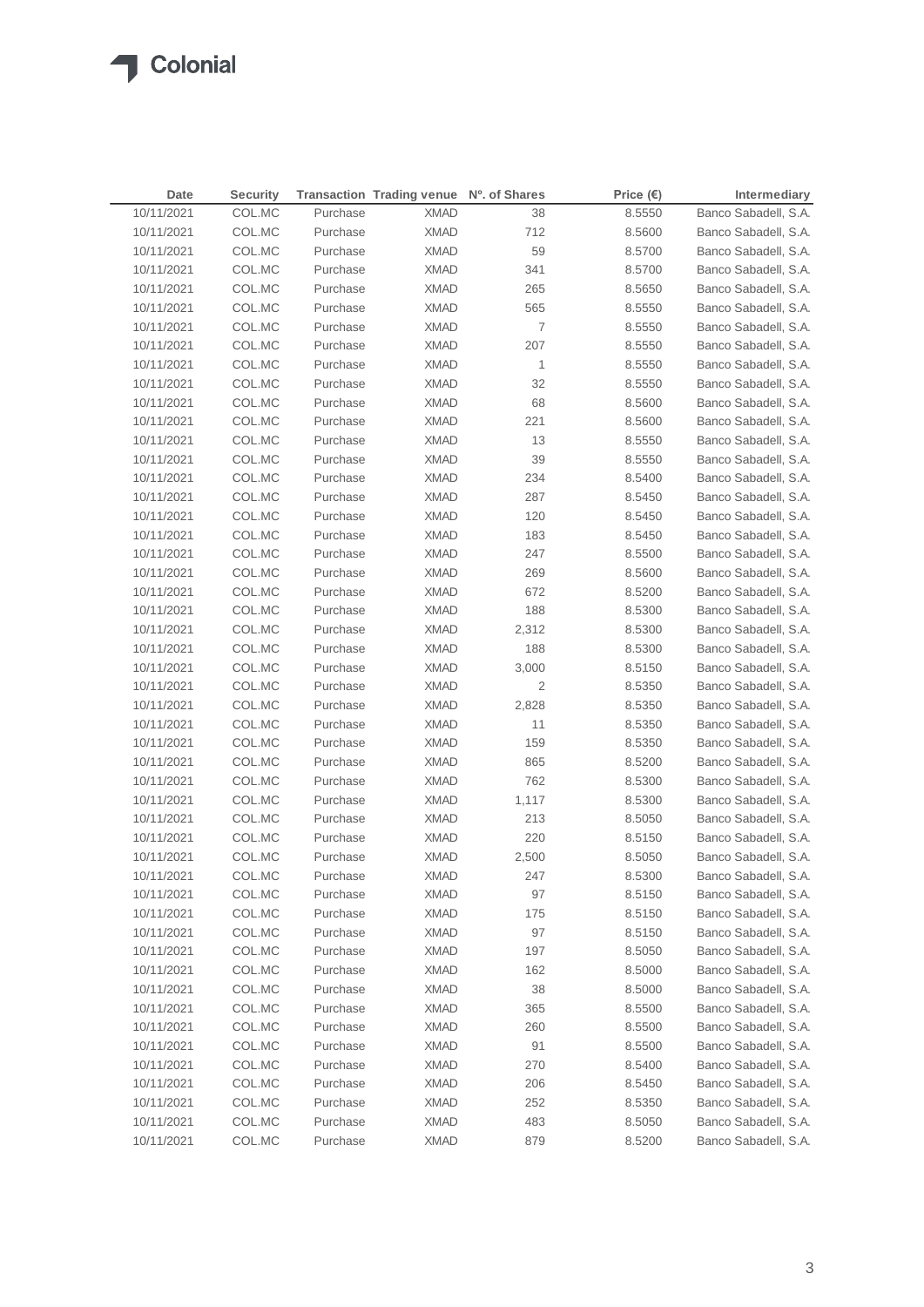| Date       | <b>Security</b> |          | Transaction Trading venue Nº. of Shares |       | Price $(\epsilon)$ | Intermediary         |
|------------|-----------------|----------|-----------------------------------------|-------|--------------------|----------------------|
| 10/11/2021 | COL.MC          | Purchase | <b>XMAD</b>                             | 59    | 8.5200             | Banco Sabadell, S.A. |
| 10/11/2021 | COL.MC          | Purchase | <b>XMAD</b>                             | 50    | 8.5200             | Banco Sabadell, S.A. |
| 10/11/2021 | COL.MC          | Purchase | <b>XMAD</b>                             | 300   | 8.5200             | Banco Sabadell, S.A. |
| 10/11/2021 | COL.MC          | Purchase | <b>XMAD</b>                             | 285   | 8.4850             | Banco Sabadell, S.A. |
| 10/11/2021 | COL.MC          | Purchase | <b>XMAD</b>                             | 259   | 8.4800             | Banco Sabadell, S.A. |
| 10/11/2021 | COL.MC          | Purchase | XMAD                                    | 202   | 8.4900             | Banco Sabadell, S.A. |
| 10/11/2021 | COL.MC          | Purchase | XMAD                                    | 353   | 8.5000             | Banco Sabadell, S.A. |
| 10/11/2021 | COL.MC          | Purchase | <b>XMAD</b>                             | 85    | 8.5050             | Banco Sabadell, S.A. |
| 10/11/2021 | COL.MC          | Purchase | <b>XMAD</b>                             | 71    | 8.5050             | Banco Sabadell, S.A. |
| 10/11/2021 | COL.MC          | Purchase | <b>XMAD</b>                             | 288   | 8.5150             | Banco Sabadell, S.A. |
| 10/11/2021 | COL.MC          | Purchase | XMAD                                    | 71    | 8.5150             | Banco Sabadell, S.A. |
| 10/11/2021 | COL.MC          | Purchase | XMAD                                    | 31    | 8.5150             | Banco Sabadell, S.A. |
| 10/11/2021 | COL.MC          | Purchase | XMAD                                    | 382   | 8.5200             | Banco Sabadell, S.A. |
| 10/11/2021 | COL.MC          | Purchase | XMAD                                    | 22    | 8.5400             | Banco Sabadell, S.A. |
| 10/11/2021 | COL.MC          | Purchase | XMAD                                    | 772   | 8.5400             | Banco Sabadell, S.A. |
| 10/11/2021 | COL.MC          | Purchase | <b>XMAD</b>                             | 1,391 | 8.5400             | Banco Sabadell, S.A. |
| 11/11/2021 | COL.MC          | Purchase | <b>XMAD</b>                             | 715   | 8.4100             | Banco Sabadell, S.A. |
| 11/11/2021 | COL.MC          | Purchase | <b>XMAD</b>                             | 364   | 8.4050             | Banco Sabadell, S.A. |
| 11/11/2021 | COL.MC          | Purchase | <b>XMAD</b>                             | 2,500 | 8.4000             | Banco Sabadell, S.A. |
| 11/11/2021 | COL.MC          | Purchase | <b>XMAD</b>                             | 394   | 8.4350             | Banco Sabadell, S.A. |
| 11/11/2021 | COL.MC          | Purchase | XMAD                                    | 413   | 8.4550             | Banco Sabadell, S.A. |
| 11/11/2021 | COL.MC          | Purchase | XMAD                                    | 1,024 | 8.4600             | Banco Sabadell, S.A. |
| 11/11/2021 | COL.MC          | Purchase | XMAD                                    | 135   | 8.4600             | Banco Sabadell, S.A. |
| 11/11/2021 | COL.MC          | Purchase | XMAD                                    | 1,788 | 8.4600             | Banco Sabadell, S.A. |
| 11/11/2021 | COL.MC          | Purchase | XMAD                                    | 1,061 | 8.4600             | Banco Sabadell, S.A. |
| 11/11/2021 | COL.MC          | Purchase | <b>XMAD</b>                             | 336   | 8.4200             | Banco Sabadell, S.A. |
| 11/11/2021 | COL.MC          | Purchase | XMAD                                    | 55    | 8.4150             | Banco Sabadell, S.A. |
| 11/11/2021 | COL.MC          | Purchase | <b>XMAD</b>                             | 1     | 8.4250             | Banco Sabadell, S.A. |
| 11/11/2021 | COL.MC          | Purchase | <b>XMAD</b>                             | 308   | 8.4250             | Banco Sabadell, S.A. |
| 11/11/2021 | COL.MC          | Purchase | XMAD                                    | 57    | 8.4200             | Banco Sabadell, S.A. |
| 11/11/2021 | COL.MC          | Purchase | XMAD                                    | 11    | 8.4200             | Banco Sabadell, S.A. |
| 11/11/2021 | COL.MC          | Purchase | <b>XMAD</b>                             | 357   | 8.4200             | Banco Sabadell, S.A. |
| 11/11/2021 | COL.MC          | Purchase | <b>XMAD</b>                             | 297   | 8.4350             | Banco Sabadell, S.A. |
| 11/11/2021 | COL.MC          | Purchase | <b>XMAD</b>                             | 457   | 8.4550             | Banco Sabadell, S.A. |
| 11/11/2021 | COL.MC          | Purchase | <b>XMAD</b>                             | 500   | 8.4550             | Banco Sabadell, S.A. |
| 11/11/2021 | COL.MC          | Purchase | <b>XMAD</b>                             | 507   | 8.4550             | Banco Sabadell, S.A. |
| 11/11/2021 | COL.MC          | Purchase | <b>XMAD</b>                             | 1     | 8.4550             | Banco Sabadell, S.A. |
| 11/11/2021 | COL.MC          | Purchase | <b>XMAD</b>                             | 237   | 8.4550             | Banco Sabadell, S.A. |
| 11/11/2021 | COL.MC          | Purchase | <b>XMAD</b>                             | 472   | 8.4550             | Banco Sabadell, S.A. |
| 11/11/2021 | COL.MC          | Purchase | <b>XMAD</b>                             | 63    | 8.4650             | Banco Sabadell, S.A. |
| 11/11/2021 | COL.MC          | Purchase | <b>XMAD</b>                             | 375   | 8.4800             | Banco Sabadell, S.A. |
| 11/11/2021 | COL.MC          | Purchase | <b>XMAD</b>                             | 1,166 | 8.4900             | Banco Sabadell, S.A. |
| 11/11/2021 | COL.MC          | Purchase | <b>XMAD</b>                             | 170   | 8.4900             | Banco Sabadell, S.A. |
| 11/11/2021 | COL.MC          | Purchase | <b>XMAD</b>                             | 367   | 8.4750             | Banco Sabadell, S.A. |
| 11/11/2021 | COL.MC          | Purchase | <b>XMAD</b>                             | 649   | 8.4850             | Banco Sabadell, S.A. |
| 11/11/2021 | COL.MC          | Purchase | <b>XMAD</b>                             | 17    | 8.4850             | Banco Sabadell, S.A. |
| 11/11/2021 | COL.MC          | Purchase | <b>XMAD</b>                             | 152   | 8.4850             | Banco Sabadell, S.A. |
| 11/11/2021 | COL.MC          | Purchase | <b>XMAD</b>                             | 584   | 8.4850             | Banco Sabadell, S.A. |
| 11/11/2021 | COL.MC          | Purchase | <b>XMAD</b>                             | 136   | 8.4850             | Banco Sabadell, S.A. |
| 11/11/2021 | COL.MC          | Purchase | <b>XMAD</b>                             | 531   | 8.4850             | Banco Sabadell, S.A. |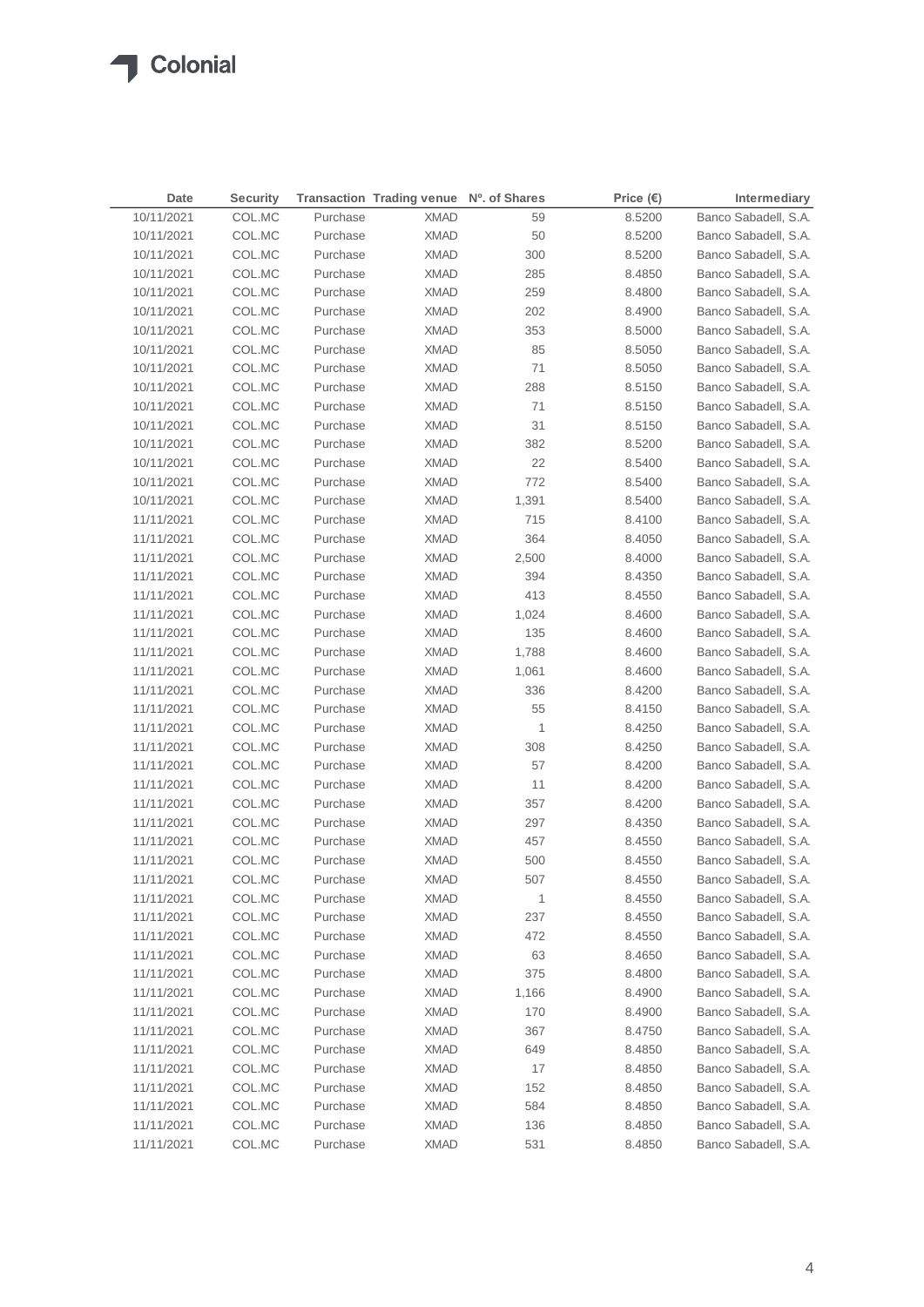$\sqrt{2}$ 

| Date       | <b>Security</b> |          | Transaction Trading venue Nº. of Shares |       | Price $(\epsilon)$ | Intermediary         |
|------------|-----------------|----------|-----------------------------------------|-------|--------------------|----------------------|
| 11/11/2021 | COL.MC          | Purchase | <b>XMAD</b>                             | 71    | 8.4800             | Banco Sabadell, S.A. |
| 11/11/2021 | COL.MC          | Purchase | <b>XMAD</b>                             | 59    | 8.4800             | Banco Sabadell, S.A. |
| 11/11/2021 | COL.MC          | Purchase | <b>XMAD</b>                             | 1,333 | 8.4800             | Banco Sabadell, S.A. |
| 11/11/2021 | COL.MC          | Purchase | <b>XMAD</b>                             | 143   | 8.4550             | Banco Sabadell, S.A. |
| 11/11/2021 | COL.MC          | Purchase | <b>XMAD</b>                             | 137   | 8.4550             | Banco Sabadell, S.A. |
| 11/11/2021 | COL.MC          | Purchase | <b>XMAD</b>                             | 707   | 8.4450             | Banco Sabadell, S.A. |
| 11/11/2021 | COL.MC          | Purchase | <b>XMAD</b>                             | 714   | 8.4750             | Banco Sabadell, S.A. |
| 11/11/2021 | COL.MC          | Purchase | <b>XMAD</b>                             | 12    | 8.4600             | Banco Sabadell, S.A. |
| 11/11/2021 | COL.MC          | Purchase | <b>XMAD</b>                             | 213   | 8.4550             | Banco Sabadell, S.A. |
| 11/11/2021 | COL.MC          | Purchase | <b>XMAD</b>                             | 86    | 8.4600             | Banco Sabadell, S.A. |
| 11/11/2021 | COL.MC          | Purchase | <b>XMAD</b>                             | 1,062 | 8.4600             | Banco Sabadell, S.A. |
| 11/11/2021 | COL.MC          | Purchase | <b>XMAD</b>                             | 1,694 | 8.4400             | Banco Sabadell, S.A. |
| 11/11/2021 | COL.MC          | Purchase | <b>XMAD</b>                             | 806   | 8.4400             | Banco Sabadell, S.A. |
| 11/11/2021 | COL.MC          | Purchase | <b>XMAD</b>                             | 218   | 8.4400             | Banco Sabadell, S.A. |
| 11/11/2021 | COL.MC          | Purchase | <b>XMAD</b>                             | 265   | 8.4500             | Banco Sabadell, S.A. |
| 11/11/2021 | COL.MC          | Purchase | <b>XMAD</b>                             | 15    | 8.4450             | Banco Sabadell, S.A. |
| 11/11/2021 | COL.MC          | Purchase | <b>XMAD</b>                             | 591   | 8.4650             | Banco Sabadell, S.A. |
| 11/11/2021 | COL.MC          | Purchase | <b>XMAD</b>                             | 627   | 8.4700             | Banco Sabadell, S.A. |
| 11/11/2021 | COL.MC          | Purchase | <b>XMAD</b>                             | 352   | 8.4700             | Banco Sabadell, S.A. |
| 11/11/2021 | COL.MC          | Purchase | <b>XMAD</b>                             | 432   | 8.4700             | Banco Sabadell, S.A. |
| 11/11/2021 | COL.MC          | Purchase | <b>XMAD</b>                             | 645   | 8.4450             | Banco Sabadell, S.A. |
| 11/11/2021 | COL.MC          | Purchase | <b>XMAD</b>                             | 77    | 8.4450             | Banco Sabadell, S.A. |
| 11/11/2021 | COL.MC          | Purchase | <b>XMAD</b>                             | 239   | 8.4400             | Banco Sabadell, S.A. |
| 11/11/2021 | COL.MC          | Purchase | <b>XMAD</b>                             | 200   | 8.4550             | Banco Sabadell, S.A. |
| 11/11/2021 | COL.MC          | Purchase | XMAD                                    | 86    | 8.4550             | Banco Sabadell, S.A. |
| 11/11/2021 | COL.MC          | Purchase | XMAD                                    | 224   | 8.4550             | Banco Sabadell, S.A. |
| 11/11/2021 | COL.MC          | Purchase | XMAD                                    | 858   | 8.4500             | Banco Sabadell, S.A. |
| 11/11/2021 | COL.MC          | Purchase | <b>XMAD</b>                             | 2,500 | 8.4350             | Banco Sabadell, S.A. |
| 11/11/2021 | COL.MC          | Purchase | <b>XMAD</b>                             | 345   | 8.4450             | Banco Sabadell, S.A. |
| 11/11/2021 | COL.MC          | Purchase | <b>XMAD</b>                             | 500   | 8.4450             | Banco Sabadell, S.A. |
| 11/11/2021 | COL.MC          | Purchase | <b>XMAD</b>                             | 202   | 8.4450             | Banco Sabadell, S.A. |
| 11/11/2021 | COL.MC          | Purchase | <b>XMAD</b>                             | 327   | 8.4450             | Banco Sabadell, S.A. |
| 11/11/2021 | COL.MC          | Purchase | <b>XMAD</b>                             | 352   | 8.4450             | Banco Sabadell, S.A. |
| 11/11/2021 | COL.MC          | Purchase | <b>XMAD</b>                             | 583   | 8.4450             | Banco Sabadell, S.A. |
| 11/11/2021 | COL.MC          | Purchase | XMAD                                    | 258   | 8.4250             | Banco Sabadell, S.A. |
| 11/11/2021 | COL.MC          | Purchase | <b>XMAD</b>                             | 210   | 8.4200             | Banco Sabadell, S.A. |
| 11/11/2021 | COL.MC          | Purchase | <b>XMAD</b>                             | 12    | 8.4200             | Banco Sabadell, S.A. |
| 11/11/2021 | COL.MC          | Purchase | <b>XMAD</b>                             | 260   | 8.4250             | Banco Sabadell, S.A. |
| 11/11/2021 | COL.MC          | Purchase | <b>XMAD</b>                             | 47    | 8.4250             | Banco Sabadell, S.A. |
| 11/11/2021 | COL.MC          | Purchase | <b>XMAD</b>                             | 660   | 8.4250             | Banco Sabadell, S.A. |
| 11/11/2021 | COL.MC          | Purchase | <b>XMAD</b>                             | 505   | 8.4100             | Banco Sabadell, S.A. |
| 11/11/2021 | COL.MC          | Purchase | <b>XMAD</b>                             | 21    | 8.4050             | Banco Sabadell, S.A. |
| 11/11/2021 | COL.MC          | Purchase | <b>XMAD</b>                             | 177   | 8.4050             | Banco Sabadell, S.A. |
| 11/11/2021 | COL.MC          | Purchase | <b>XMAD</b>                             | 552   | 8.4050             | Banco Sabadell, S.A. |
| 11/11/2021 | COL.MC          | Purchase | <b>XMAD</b>                             | 1,061 | 8.4250             | Banco Sabadell, S.A. |
| 11/11/2021 | COL.MC          | Purchase | <b>XMAD</b>                             | 388   | 8.4250             | Banco Sabadell, S.A. |
| 11/11/2021 | COL.MC          | Purchase | <b>XMAD</b>                             | 3,266 | 8.4450             | Banco Sabadell, S.A. |
| 11/11/2021 | COL.MC          | Purchase | <b>XMAD</b>                             | 1,333 | 8.4450             | Banco Sabadell, S.A. |
| 11/11/2021 | COL.MC          | Purchase | <b>XMAD</b>                             | 667   | 8.4450             | Banco Sabadell, S.A. |
| 11/11/2021 | COL.MC          | Purchase | <b>XMAD</b>                             | 279   | 8.3950             | Banco Sabadell, S.A. |
|            |                 |          |                                         |       |                    |                      |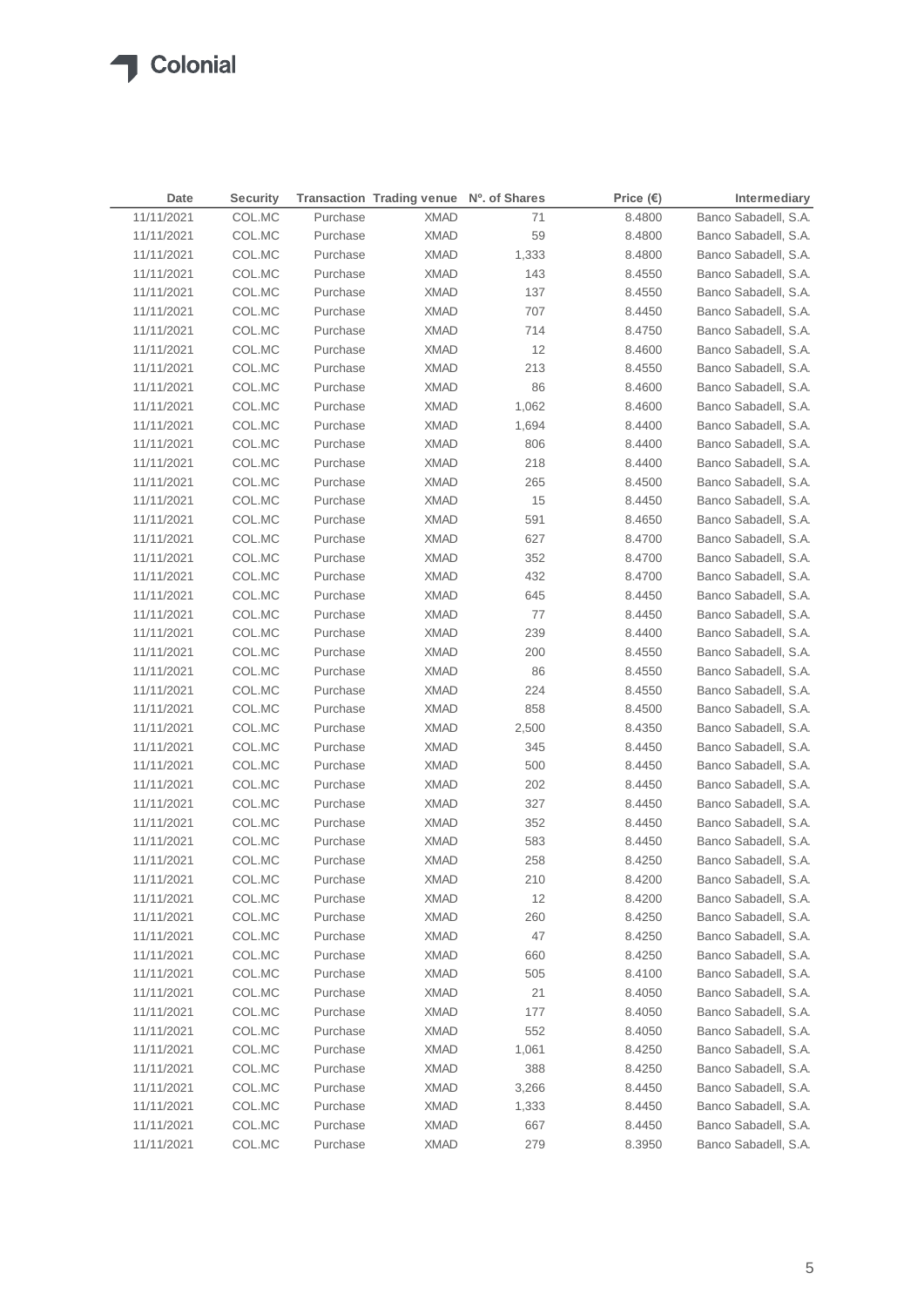| Date       | <b>Security</b> |          | Transaction Trading venue Nº. of Shares |       | Price $(\epsilon)$ | Intermediary         |
|------------|-----------------|----------|-----------------------------------------|-------|--------------------|----------------------|
| 11/11/2021 | COL.MC          | Purchase | <b>XMAD</b>                             | 567   | 8.3950             | Banco Sabadell, S.A. |
| 11/11/2021 | COL.MC          | Purchase | <b>XMAD</b>                             | 403   | 8.4100             | Banco Sabadell, S.A. |
| 11/11/2021 | COL.MC          | Purchase | <b>XMAD</b>                             | 361   | 8.4100             | Banco Sabadell, S.A. |
| 11/11/2021 | COL.MC          | Purchase | <b>XMAD</b>                             | 49    | 8.4100             | Banco Sabadell, S.A. |
| 11/11/2021 | COL.MC          | Purchase | <b>XMAD</b>                             | 117   | 8.4150             | Banco Sabadell, S.A. |
| 11/11/2021 | COL.MC          | Purchase | <b>XMAD</b>                             | 60    | 8.4100             | Banco Sabadell, S.A. |
| 11/11/2021 | COL.MC          | Purchase | <b>XMAD</b>                             | 365   | 8.4100             | Banco Sabadell, S.A. |
| 11/11/2021 | COL.MC          | Purchase | <b>XMAD</b>                             | 449   | 8.4150             | Banco Sabadell, S.A. |
| 11/11/2021 | COL.MC          | Purchase | <b>XMAD</b>                             | 496   | 8.4050             | Banco Sabadell, S.A. |
| 11/11/2021 | COL.MC          | Purchase | <b>XMAD</b>                             | 29    | 8.4150             | Banco Sabadell, S.A. |
| 11/11/2021 | COL.MC          | Purchase | <b>XMAD</b>                             | 103   | 8.4200             | Banco Sabadell, S.A. |
| 11/11/2021 | COL.MC          | Purchase | <b>XMAD</b>                             | 428   | 8.4200             | Banco Sabadell, S.A. |
| 11/11/2021 | COL.MC          | Purchase | <b>XMAD</b>                             | 168   | 8.4200             | Banco Sabadell, S.A. |
| 11/11/2021 | COL.MC          | Purchase | <b>XMAD</b>                             | 94    | 8.4100             | Banco Sabadell, S.A. |
| 11/11/2021 | COL.MC          | Purchase | <b>XMAD</b>                             | 965   | 8.4100             | Banco Sabadell, S.A. |
| 11/11/2021 | COL.MC          | Purchase | <b>XMAD</b>                             | 1,535 | 8.4100             | Banco Sabadell, S.A. |
| 11/11/2021 | COL.MC          | Purchase | <b>XMAD</b>                             | 540   | 8.4100             | Banco Sabadell, S.A. |
| 11/11/2021 | COL.MC          | Purchase | <b>XMAD</b>                             | 453   | 8.4150             | Banco Sabadell, S.A. |
| 11/11/2021 | COL.MC          | Purchase | <b>XMAD</b>                             | 247   | 8.4150             | Banco Sabadell, S.A. |
| 12/11/2021 | COL.MC          | Purchase | <b>XMAD</b>                             | 2,290 | 8.4000             | Banco Sabadell, S.A. |
| 12/11/2021 | COL.MC          | Purchase | <b>XMAD</b>                             | 1,664 | 8.4000             | Banco Sabadell, S.A. |
| 12/11/2021 | COL.MC          | Purchase | <b>XMAD</b>                             | 9     | 8.3800             | Banco Sabadell, S.A. |
| 12/11/2021 | COL.MC          | Purchase | <b>XMAD</b>                             | 96    | 8.3800             | Banco Sabadell, S.A. |
| 12/11/2021 | COL.MC          | Purchase | <b>XMAD</b>                             | 57    | 8.3800             | Banco Sabadell, S.A. |
| 12/11/2021 | COL.MC          | Purchase | <b>XMAD</b>                             | 60    | 8.3700             | Banco Sabadell, S.A. |
| 12/11/2021 | COL.MC          | Purchase | <b>XMAD</b>                             | 289   | 8.3700             | Banco Sabadell, S.A. |
| 12/11/2021 | COL.MC          | Purchase | <b>XMAD</b>                             | 60    | 8.3750             | Banco Sabadell, S.A. |
| 12/11/2021 | COL.MC          | Purchase | <b>XMAD</b>                             | 446   | 8.3750             | Banco Sabadell, S.A. |
| 12/11/2021 | COL.MC          | Purchase | XMAD                                    | 76    | 8.3700             | Banco Sabadell, S.A. |
| 12/11/2021 | COL.MC          | Purchase | XMAD                                    | 1,367 | 8.3900             | Banco Sabadell, S.A. |
| 12/11/2021 | COL.MC          | Purchase | <b>XMAD</b>                             | 456   | 8.3750             | Banco Sabadell, S.A. |
| 12/11/2021 | COL.MC          | Purchase | <b>XMAD</b>                             | 887   | 8.3650             | Banco Sabadell, S.A. |
| 12/11/2021 | COL.MC          | Purchase | XMAD                                    | 1,368 | 8.3850             | Banco Sabadell, S.A. |
| 12/11/2021 | COL.MC          | Purchase | <b>XMAD</b>                             | 66    | 8.3850             | Banco Sabadell, S.A. |
| 12/11/2021 | COL.MC          | Purchase | <b>XMAD</b>                             | 84    | 8.3800             | Banco Sabadell, S.A. |
| 12/11/2021 | COL.MC          | Purchase | <b>XMAD</b>                             | 178   | 8.3900             | Banco Sabadell, S.A. |
| 12/11/2021 | COL.MC          | Purchase | <b>XMAD</b>                             | 242   | 8.3900             | Banco Sabadell, S.A. |
| 12/11/2021 | COL.MC          | Purchase | <b>XMAD</b>                             | 1,169 | 8.4000             | Banco Sabadell, S.A. |
| 12/11/2021 | COL.MC          | Purchase | <b>XMAD</b>                             | 9     | 8.4400             | Banco Sabadell, S.A. |
| 12/11/2021 | COL.MC          | Purchase | <b>XMAD</b>                             | 1,107 | 8.4400             | Banco Sabadell, S.A. |
| 12/11/2021 | COL.MC          | Purchase | <b>XMAD</b>                             | 446   | 8.4150             | Banco Sabadell, S.A. |
| 12/11/2021 | COL.MC          | Purchase | <b>XMAD</b>                             | 40    | 8.4400             | Banco Sabadell, S.A. |
| 12/11/2021 | COL.MC          | Purchase | <b>XMAD</b>                             | 140   | 8.4300             | Banco Sabadell, S.A. |
| 12/11/2021 | COL.MC          | Purchase | <b>XMAD</b>                             | 448   | 8.4400             | Banco Sabadell, S.A. |
| 12/11/2021 | COL.MC          | Purchase | <b>XMAD</b>                             | 1,149 | 8.4550             | Banco Sabadell, S.A. |
| 12/11/2021 | COL.MC          | Purchase | <b>XMAD</b>                             | 343   | 8.4250             | Banco Sabadell, S.A. |
| 12/11/2021 | COL.MC          | Purchase | <b>XMAD</b>                             | 27    | 8.4100             | Banco Sabadell, S.A. |
| 12/11/2021 | COL.MC          | Purchase | <b>XMAD</b>                             | 375   | 8.4450             | Banco Sabadell, S.A. |
| 12/11/2021 | COL.MC          | Purchase | <b>XMAD</b>                             | 2     | 8.4400             | Banco Sabadell, S.A. |
| 12/11/2021 | COL.MC          | Purchase | <b>XMAD</b>                             | 949   | 8.4550             | Banco Sabadell, S.A. |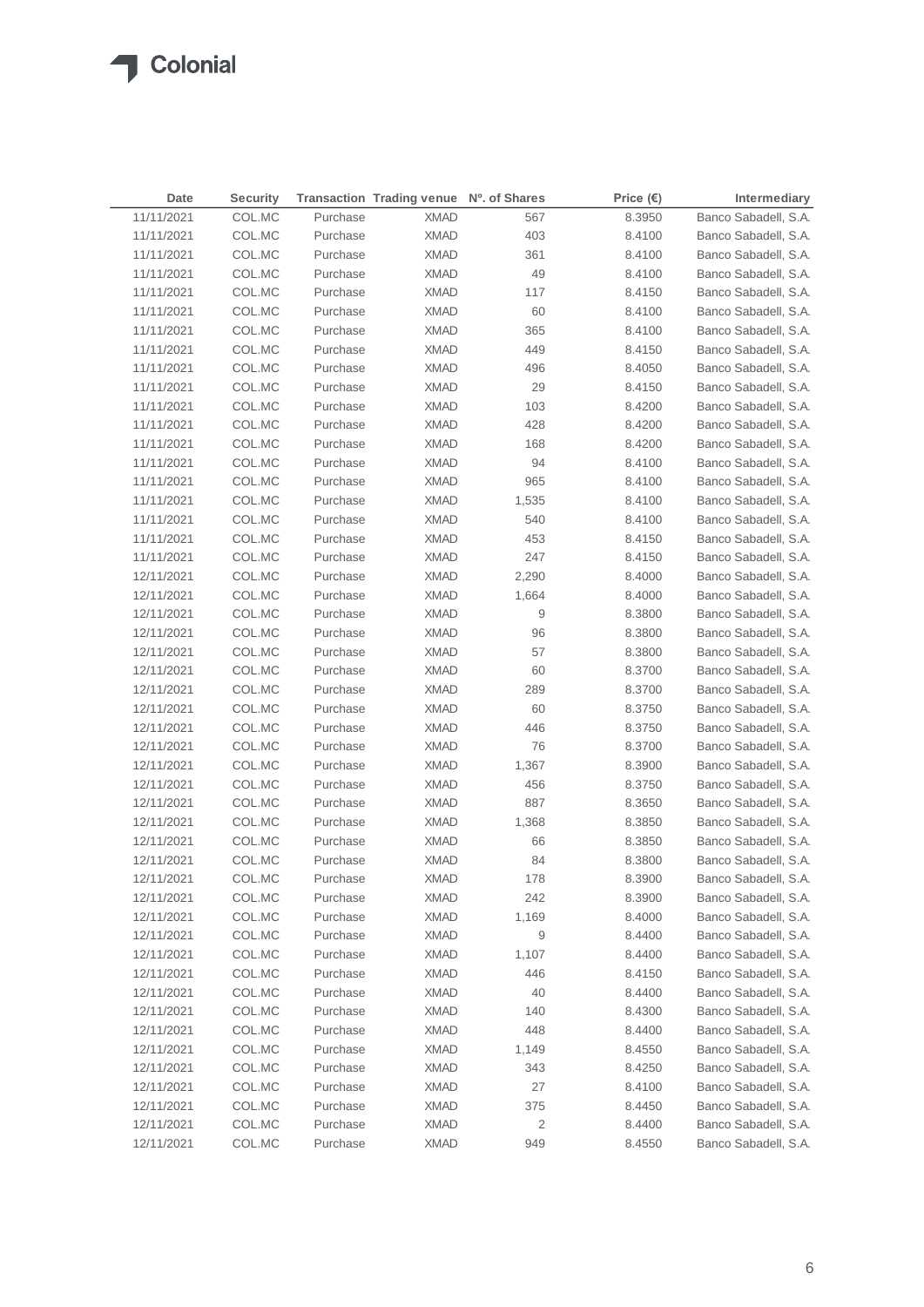| Date       | <b>Security</b> |          | Transaction Trading venue Nº. of Shares |       | Price $(\epsilon)$ | Intermediary         |
|------------|-----------------|----------|-----------------------------------------|-------|--------------------|----------------------|
| 12/11/2021 | COL.MC          | Purchase | <b>XMAD</b>                             | 35    | 8.4400             | Banco Sabadell, S.A. |
| 12/11/2021 | COL.MC          | Purchase | <b>XMAD</b>                             | 773   | 8.4400             | Banco Sabadell, S.A. |
| 12/11/2021 | COL.MC          | Purchase | <b>XMAD</b>                             | 14    | 8.4300             | Banco Sabadell, S.A. |
| 12/11/2021 | COL.MC          | Purchase | <b>XMAD</b>                             | 1,221 | 8.4300             | Banco Sabadell, S.A. |
| 12/11/2021 | COL.MC          | Purchase | <b>XMAD</b>                             | 818   | 8.4450             | Banco Sabadell, S.A. |
| 12/11/2021 | COL.MC          | Purchase | <b>XMAD</b>                             | 1,783 | 8.4550             | Banco Sabadell, S.A. |
| 12/11/2021 | COL.MC          | Purchase | XMAD                                    | 9     | 8.4400             | Banco Sabadell, S.A. |
| 12/11/2021 | COL.MC          | Purchase | XMAD                                    | 85    | 8.4400             | Banco Sabadell, S.A. |
| 12/11/2021 | COL.MC          | Purchase | XMAD                                    | 362   | 8.4400             | Banco Sabadell, S.A. |
| 12/11/2021 | COL.MC          | Purchase | <b>XMAD</b>                             | 1,543 | 8.4350             | Banco Sabadell, S.A. |
| 12/11/2021 | COL.MC          | Purchase | <b>XMAD</b>                             | 1,199 | 8.4500             | Banco Sabadell, S.A. |
| 12/11/2021 | COL.MC          | Purchase | <b>XMAD</b>                             | 818   | 8.4500             | Banco Sabadell, S.A. |
| 12/11/2021 | COL.MC          | Purchase | <b>XMAD</b>                             | 1,504 | 8.4400             | Banco Sabadell, S.A. |
| 12/11/2021 | COL.MC          | Purchase | <b>XMAD</b>                             | 322   | 8.4350             | Banco Sabadell, S.A. |
| 12/11/2021 | COL.MC          | Purchase | <b>XMAD</b>                             | 797   | 8.4250             | Banco Sabadell, S.A. |
| 12/11/2021 | COL.MC          | Purchase | <b>XMAD</b>                             | 54    | 8.4650             | Banco Sabadell, S.A. |
| 12/11/2021 | COL.MC          | Purchase | <b>XMAD</b>                             | 467   | 8.4650             | Banco Sabadell, S.A. |
| 12/11/2021 | COL.MC          | Purchase | <b>XMAD</b>                             | 276   | 8.4700             | Banco Sabadell, S.A. |
| 12/11/2021 | COL.MC          | Purchase | <b>XMAD</b>                             | 220   | 8.4600             | Banco Sabadell, S.A. |
| 12/11/2021 | COL.MC          | Purchase | <b>XMAD</b>                             | 487   | 8.4200             | Banco Sabadell, S.A. |
| 12/11/2021 | COL.MC          | Purchase | XMAD                                    | 114   | 8.4250             | Banco Sabadell, S.A. |
| 12/11/2021 | COL.MC          | Purchase | <b>XMAD</b>                             | 1,064 | 8.4250             | Banco Sabadell, S.A. |
| 12/11/2021 | COL.MC          | Purchase | XMAD                                    | 287   | 8.4350             | Banco Sabadell, S.A. |
| 12/11/2021 | COL.MC          | Purchase | <b>XMAD</b>                             | 291   | 8.4300             | Banco Sabadell, S.A. |
| 12/11/2021 | COL.MC          | Purchase | <b>XMAD</b>                             | 64    | 8.4250             | Banco Sabadell, S.A. |
| 12/11/2021 | COL.MC          | Purchase | <b>XMAD</b>                             | 637   | 8.4250             | Banco Sabadell, S.A. |
| 12/11/2021 | COL.MC          | Purchase | <b>XMAD</b>                             | 14    | 8.4250             | Banco Sabadell, S.A. |
| 12/11/2021 | COL.MC          | Purchase | <b>XMAD</b>                             | 10    | 8.4250             | Banco Sabadell, S.A. |
| 12/11/2021 | COL.MC          | Purchase | <b>XMAD</b>                             | 113   | 8.4150             | Banco Sabadell, S.A. |
| 12/11/2021 | COL.MC          | Purchase | <b>XMAD</b>                             | 742   | 8.4250             | Banco Sabadell, S.A. |
| 12/11/2021 | COL.MC          | Purchase | <b>XMAD</b>                             | 283   | 8.4050             | Banco Sabadell, S.A. |
| 12/11/2021 | COL.MC          | Purchase | <b>XMAD</b>                             | 330   | 8.4600             | Banco Sabadell, S.A. |
| 12/11/2021 | COL.MC          | Purchase | XMAD                                    | 113   | 8.4600             | Banco Sabadell, S.A. |
| 12/11/2021 | COL.MC          | Purchase | <b>XMAD</b>                             | 193   | 8.4500             | Banco Sabadell, S.A. |
| 12/11/2021 | COL.MC          | Purchase | <b>XMAD</b>                             | 354   | 8.4500             | Banco Sabadell, S.A. |
| 12/11/2021 | COL.MC          | Purchase | <b>XMAD</b>                             | 331   | 8.4250             | Banco Sabadell, S.A. |
| 12/11/2021 | COL.MC          | Purchase | <b>XMAD</b>                             | 219   | 8.4200             | Banco Sabadell, S.A. |
| 12/11/2021 | COL.MC          | Purchase | <b>XMAD</b>                             | 270   | 8.4200             | Banco Sabadell, S.A. |
| 12/11/2021 | COL.MC          | Purchase | <b>XMAD</b>                             | 276   | 8.4200             | Banco Sabadell, S.A. |
| 12/11/2021 | COL.MC          | Purchase | <b>XMAD</b>                             | 297   | 8.4500             | Banco Sabadell, S.A. |
| 12/11/2021 | COL.MC          | Purchase | <b>XMAD</b>                             | 313   | 8.4750             | Banco Sabadell, S.A. |
| 12/11/2021 | COL.MC          | Purchase | <b>XMAD</b>                             | 627   | 8.4500             | Banco Sabadell, S.A. |
| 12/11/2021 | COL.MC          | Purchase | <b>XMAD</b>                             | 583   | 8.4750             | Banco Sabadell, S.A. |
| 12/11/2021 | COL.MC          | Purchase | <b>XMAD</b>                             | 318   | 8.4850             | Banco Sabadell, S.A. |
| 12/11/2021 | COL.MC          | Purchase | <b>XMAD</b>                             | 296   | 8.4800             | Banco Sabadell, S.A. |
| 12/11/2021 | COL.MC          | Purchase | <b>XMAD</b>                             | 574   | 8.4800             | Banco Sabadell, S.A. |
| 12/11/2021 | COL.MC          | Purchase | XMAD                                    | 263   | 8.4800             | Banco Sabadell, S.A. |
| 12/11/2021 | COL.MC          | Purchase | XMAD                                    | 46    | 8.4800             | Banco Sabadell, S.A. |
| 12/11/2021 | COL.MC          | Purchase | XMAD                                    | 105   | 8.4750             | Banco Sabadell, S.A. |
| 12/11/2021 | COL.MC          | Purchase | <b>XMAD</b>                             | 551   | 8.4800             | Banco Sabadell, S.A. |
|            |                 |          |                                         |       |                    |                      |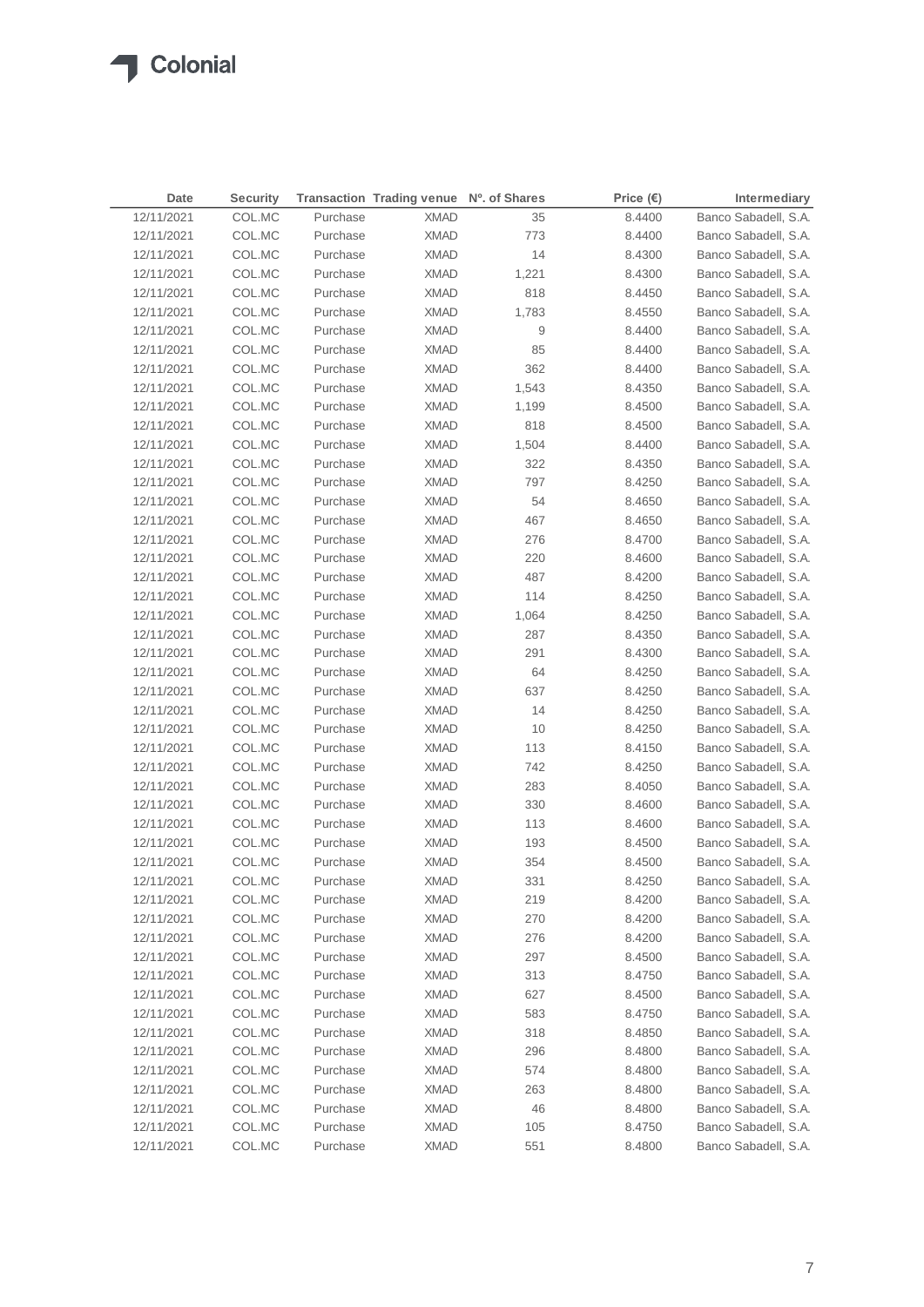| Date       | <b>Security</b> |          | Transaction Trading venue Nº. of Shares |       | Price $(\epsilon)$ | Intermediary         |
|------------|-----------------|----------|-----------------------------------------|-------|--------------------|----------------------|
| 12/11/2021 | COL.MC          | Purchase | <b>XMAD</b>                             | 639   | 8.4850             | Banco Sabadell, S.A. |
| 12/11/2021 | COL.MC          | Purchase | <b>XMAD</b>                             | 495   | 8.4950             | Banco Sabadell, S.A. |
| 12/11/2021 | COL.MC          | Purchase | <b>XMAD</b>                             | 880   | 8.4850             | Banco Sabadell, S.A. |
| 12/11/2021 | COL.MC          | Purchase | <b>XMAD</b>                             | 691   | 8.4800             | Banco Sabadell, S.A. |
| 12/11/2021 | COL.MC          | Purchase | <b>XMAD</b>                             | 854   | 8.4750             | Banco Sabadell, S.A. |
| 12/11/2021 | COL.MC          | Purchase | <b>XMAD</b>                             | 756   | 8.4750             | Banco Sabadell, S.A. |
| 12/11/2021 | COL.MC          | Purchase | XMAD                                    | 134   | 8.4750             | Banco Sabadell, S.A. |
| 12/11/2021 | COL.MC          | Purchase | XMAD                                    | 688   | 8.4800             | Banco Sabadell, S.A. |
| 12/11/2021 | COL.MC          | Purchase | XMAD                                    | 336   | 8.4850             | Banco Sabadell, S.A. |
| 12/11/2021 | COL.MC          | Purchase | <b>XMAD</b>                             | 8     | 8.4850             | Banco Sabadell, S.A. |
| 12/11/2021 | COL.MC          | Purchase | XMAD                                    | 313   | 8.4850             | Banco Sabadell, S.A. |
| 12/11/2021 | COL.MC          | Purchase | XMAD                                    | 351   | 8.4850             | Banco Sabadell, S.A. |
| 12/11/2021 | COL.MC          | Purchase | XMAD                                    | 34    | 8.4850             | Banco Sabadell, S.A. |
| 12/11/2021 | COL.MC          | Purchase | <b>XMAD</b>                             | 1,670 | 8.4800             | Banco Sabadell, S.A. |
| 12/11/2021 | COL.MC          | Purchase | XMAD                                    | 5     | 8.4800             | Banco Sabadell, S.A. |
| 12/11/2021 | COL.MC          | Purchase | <b>XMAD</b>                             | 318   | 8.4800             | Banco Sabadell, S.A. |
| 12/11/2021 | COL.MC          | Purchase | <b>XMAD</b>                             | 309   | 8.4850             | Banco Sabadell, S.A. |
| 12/11/2021 | COL.MC          | Purchase | <b>XMAD</b>                             | 450   | 8.4900             | Banco Sabadell, S.A. |
| 12/11/2021 | COL.MC          | Purchase | <b>XMAD</b>                             | 106   | 8.4900             | Banco Sabadell, S.A. |
| 12/11/2021 | COL.MC          | Purchase | XMAD                                    | 625   | 8.4850             | Banco Sabadell, S.A. |
| 12/11/2021 | COL.MC          | Purchase | XMAD                                    | 342   | 8.4850             | Banco Sabadell, S.A. |
| 12/11/2021 | COL.MC          | Purchase | XMAD                                    | 52    | 8.4850             | Banco Sabadell, S.A. |
| 12/11/2021 | COL.MC          | Purchase | XMAD                                    | 284   | 8.4850             | Banco Sabadell, S.A. |
| 12/11/2021 | COL.MC          | Purchase | XMAD                                    | 478   | 8.4850             | Banco Sabadell, S.A. |
| 12/11/2021 | COL.MC          | Purchase | <b>XMAD</b>                             | 281   | 8.4850             | Banco Sabadell, S.A. |
| 12/11/2021 | COL.MC          | Purchase | XMAD                                    | 226   | 8.4850             | Banco Sabadell, S.A. |
| 12/11/2021 | COL.MC          | Purchase | XMAD                                    | 311   | 8.4850             | Banco Sabadell, S.A. |
| 15/11/2021 | COL.MC          | Purchase | XMAD                                    | 39    | 8.4650             | Banco Sabadell, S.A. |
| 15/11/2021 | COL.MC          | Purchase | <b>XMAD</b>                             | 2,600 | 8.4650             | Banco Sabadell, S.A. |
| 15/11/2021 | COL.MC          | Purchase | <b>XMAD</b>                             | 466   | 8.5400             | Banco Sabadell, S.A. |
| 15/11/2021 | COL.MC          | Purchase | <b>XMAD</b>                             | 662   | 8.5400             | Banco Sabadell, S.A. |
| 15/11/2021 | COL.MC          | Purchase | <b>XMAD</b>                             | 1,250 | 8.5450             | Banco Sabadell, S.A. |
| 15/11/2021 | COL.MC          | Purchase | XMAD                                    | 398   | 8.5250             | Banco Sabadell, S.A. |
| 15/11/2021 | COL.MC          | Purchase | <b>XMAD</b>                             | 59    | 8.4900             | Banco Sabadell, S.A. |
| 15/11/2021 | COL.MC          | Purchase | <b>XMAD</b>                             | 31    | 8.4900             | Banco Sabadell, S.A. |
| 15/11/2021 | COL.MC          | Purchase | <b>XMAD</b>                             | 733   | 8.5000             | Banco Sabadell, S.A. |
| 15/11/2021 | COL.MC          | Purchase | <b>XMAD</b>                             | 17    | 8.5700             | Banco Sabadell, S.A. |
| 15/11/2021 | COL.MC          | Purchase | <b>XMAD</b>                             | 414   | 8.5700             | Banco Sabadell, S.A. |
| 15/11/2021 | COL.MC          | Purchase | <b>XMAD</b>                             | 76    | 8.5700             | Banco Sabadell, S.A. |
| 15/11/2021 | COL.MC          | Purchase | <b>XMAD</b>                             | 699   | 8.5700             | Banco Sabadell, S.A. |
| 15/11/2021 | COL.MC          | Purchase | <b>XMAD</b>                             | 84    | 8.6100             | Banco Sabadell, S.A. |
| 15/11/2021 | COL.MC          | Purchase | <b>XMAD</b>                             | 269   | 8.6100             | Banco Sabadell, S.A. |
| 15/11/2021 | COL.MC          | Purchase | <b>XMAD</b>                             | 362   | 8.6100             | Banco Sabadell, S.A. |
| 15/11/2021 | COL.MC          | Purchase | <b>XMAD</b>                             | 531   | 8.6150             | Banco Sabadell, S.A. |
| 15/11/2021 | COL.MC          | Purchase | <b>XMAD</b>                             | 145   | 8.6150             | Banco Sabadell, S.A. |
| 15/11/2021 | COL.MC          | Purchase | <b>XMAD</b>                             | 121   | 8.6150             | Banco Sabadell, S.A. |
| 15/11/2021 | COL.MC          | Purchase | <b>XMAD</b>                             | 291   | 8.6150             | Banco Sabadell, S.A. |
| 15/11/2021 | COL.MC          | Purchase | XMAD                                    | 21    | 8.6150             | Banco Sabadell, S.A. |
| 15/11/2021 | COL.MC          | Purchase | <b>XMAD</b>                             | 77    | 8.5950             | Banco Sabadell, S.A. |
| 15/11/2021 | COL.MC          | Purchase | <b>XMAD</b>                             | 78    | 8.5950             | Banco Sabadell, S.A. |
|            |                 |          |                                         |       |                    |                      |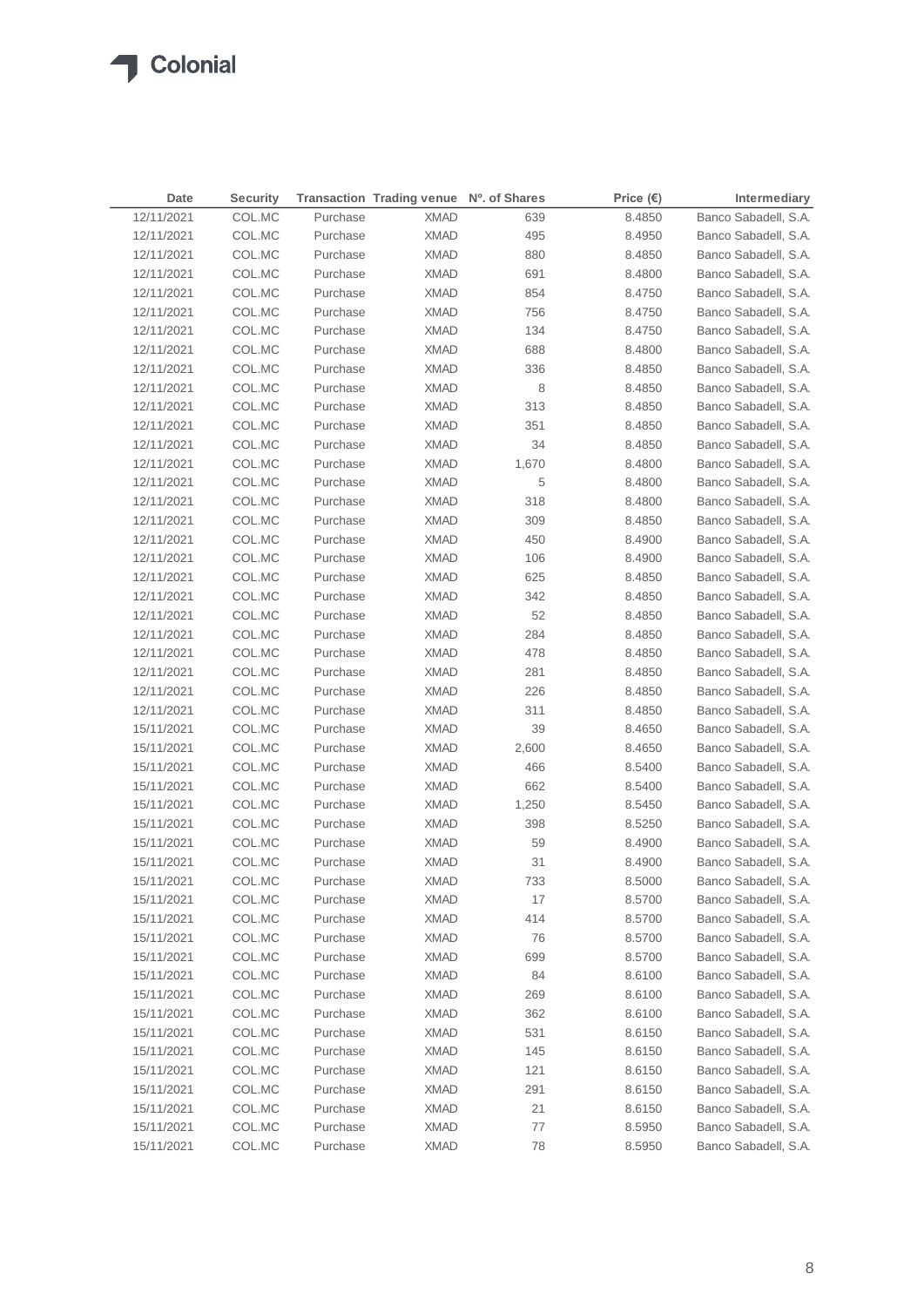| Date       | <b>Security</b> |          | Transaction Trading venue Nº. of Shares |       | Price $(\epsilon)$ | Intermediary         |
|------------|-----------------|----------|-----------------------------------------|-------|--------------------|----------------------|
| 15/11/2021 | COL.MC          | Purchase | <b>XMAD</b>                             | 73    | 8.5950             | Banco Sabadell, S.A. |
| 15/11/2021 | COL.MC          | Purchase | <b>XMAD</b>                             | 329   | 8.6300             | Banco Sabadell, S.A. |
| 15/11/2021 | COL.MC          | Purchase | <b>XMAD</b>                             | 409   | 8.6200             | Banco Sabadell, S.A. |
| 15/11/2021 | COL.MC          | Purchase | <b>XMAD</b>                             | 238   | 8.6250             | Banco Sabadell, S.A. |
| 15/11/2021 | COL.MC          | Purchase | <b>XMAD</b>                             | 131   | 8.6250             | Banco Sabadell, S.A. |
| 15/11/2021 | COL.MC          | Purchase | <b>XMAD</b>                             | 932   | 8.6500             | Banco Sabadell, S.A. |
| 15/11/2021 | COL.MC          | Purchase | XMAD                                    | 358   | 8.6300             | Banco Sabadell, S.A. |
| 15/11/2021 | COL.MC          | Purchase | <b>XMAD</b>                             | 49    | 8.6150             | Banco Sabadell, S.A. |
| 15/11/2021 | COL.MC          | Purchase | XMAD                                    | 836   | 8.6200             | Banco Sabadell, S.A. |
| 15/11/2021 | COL.MC          | Purchase | <b>XMAD</b>                             | 211   | 8.6150             | Banco Sabadell, S.A. |
| 15/11/2021 | COL.MC          | Purchase | XMAD                                    | 749   | 8.6050             | Banco Sabadell, S.A. |
| 15/11/2021 | COL.MC          | Purchase | XMAD                                    | 352   | 8.6000             | Banco Sabadell, S.A. |
| 15/11/2021 | COL.MC          | Purchase | XMAD                                    | 781   | 8.6150             | Banco Sabadell, S.A. |
| 15/11/2021 | COL.MC          | Purchase | <b>XMAD</b>                             | 34    | 8.5900             | Banco Sabadell, S.A. |
| 15/11/2021 | COL.MC          | Purchase | XMAD                                    | 361   | 8.5900             | Banco Sabadell, S.A. |
| 15/11/2021 | COL.MC          | Purchase | <b>XMAD</b>                             | 411   | 8.5950             | Banco Sabadell, S.A. |
| 15/11/2021 | COL.MC          | Purchase | <b>XMAD</b>                             | 643   | 8.6050             | Banco Sabadell, S.A. |
| 15/11/2021 | COL.MC          | Purchase | <b>XMAD</b>                             | 658   | 8.6200             | Banco Sabadell, S.A. |
| 15/11/2021 | COL.MC          | Purchase | <b>XMAD</b>                             | 135   | 8.6200             | Banco Sabadell, S.A. |
| 15/11/2021 | COL.MC          | Purchase | XMAD                                    | 250   | 8.5900             | Banco Sabadell, S.A. |
| 15/11/2021 | COL.MC          | Purchase | XMAD                                    | 155   | 8.5900             | Banco Sabadell, S.A. |
| 15/11/2021 | COL.MC          | Purchase | XMAD                                    | 754   | 8.5900             | Banco Sabadell, S.A. |
| 15/11/2021 | COL.MC          | Purchase | XMAD                                    | 113   | 8.5800             | Banco Sabadell, S.A. |
| 15/11/2021 | COL.MC          | Purchase | XMAD                                    | 375   | 8.5850             | Banco Sabadell, S.A. |
| 15/11/2021 | COL.MC          | Purchase | <b>XMAD</b>                             | 555   | 8.6500             | Banco Sabadell, S.A. |
| 15/11/2021 | COL.MC          | Purchase | XMAD                                    | 125   | 8.6150             | Banco Sabadell, S.A. |
| 15/11/2021 | COL.MC          | Purchase | <b>XMAD</b>                             | 1,476 | 8.6250             | Banco Sabadell, S.A. |
| 15/11/2021 | COL.MC          | Purchase | XMAD                                    | 295   | 8.6200             | Banco Sabadell, S.A. |
| 15/11/2021 | COL.MC          | Purchase | <b>XMAD</b>                             | 303   | 8.6300             | Banco Sabadell, S.A. |
| 15/11/2021 | COL.MC          | Purchase | <b>XMAD</b>                             | 516   | 8.6350             | Banco Sabadell, S.A. |
| 15/11/2021 | COL.MC          | Purchase | <b>XMAD</b>                             | 142   | 8.6000             | Banco Sabadell, S.A. |
| 15/11/2021 | COL.MC          | Purchase | <b>XMAD</b>                             | 95    | 8.5950             | Banco Sabadell, S.A. |
| 15/11/2021 | COL.MC          | Purchase | <b>XMAD</b>                             | 119   | 8.5950             | Banco Sabadell, S.A. |
| 15/11/2021 | COL.MC          | Purchase | <b>XMAD</b>                             | 51    | 8.5950             | Banco Sabadell, S.A. |
| 15/11/2021 | COL.MC          | Purchase | <b>XMAD</b>                             | 322   | 8.6000             | Banco Sabadell, S.A. |
| 15/11/2021 | COL.MC          | Purchase | <b>XMAD</b>                             | 6     | 8.6150             | Banco Sabadell, S.A. |
| 15/11/2021 | COL.MC          | Purchase | <b>XMAD</b>                             | 160   | 8.5900             | Banco Sabadell, S.A. |
| 15/11/2021 | COL.MC          | Purchase | <b>XMAD</b>                             | 88    | 8.5900             | Banco Sabadell, S.A. |
| 15/11/2021 | COL.MC          | Purchase | <b>XMAD</b>                             | 372   | 8.5800             | Banco Sabadell, S.A. |
| 15/11/2021 | COL.MC          | Purchase | <b>XMAD</b>                             | 299   | 8.5900             | Banco Sabadell, S.A. |
| 15/11/2021 | COL.MC          | Purchase | <b>XMAD</b>                             | 278   | 8.5950             | Banco Sabadell, S.A. |
| 15/11/2021 | COL.MC          | Purchase | <b>XMAD</b>                             | 605   | 8.6000             | Banco Sabadell, S.A. |
| 15/11/2021 | COL.MC          | Purchase | <b>XMAD</b>                             | 281   | 8.5950             | Banco Sabadell, S.A. |
| 15/11/2021 | COL.MC          | Purchase | <b>XMAD</b>                             | 310   | 8.5700             | Banco Sabadell, S.A. |
| 15/11/2021 | COL.MC          | Purchase | <b>XMAD</b>                             | 226   | 8.5700             | Banco Sabadell, S.A. |
| 15/11/2021 | COL.MC          | Purchase | <b>XMAD</b>                             | 364   | 8.5400             | Banco Sabadell, S.A. |
| 15/11/2021 | COL.MC          | Purchase | XMAD                                    | 896   | 8.5650             | Banco Sabadell, S.A. |
| 15/11/2021 | COL.MC          | Purchase | XMAD                                    | 461   | 8.5800             | Banco Sabadell, S.A. |
| 15/11/2021 | COL.MC          | Purchase | <b>XMAD</b>                             | 318   | 8.5850             | Banco Sabadell, S.A. |
| 15/11/2021 | COL.MC          | Purchase | <b>XMAD</b>                             | 170   | 8.5650             | Banco Sabadell, S.A. |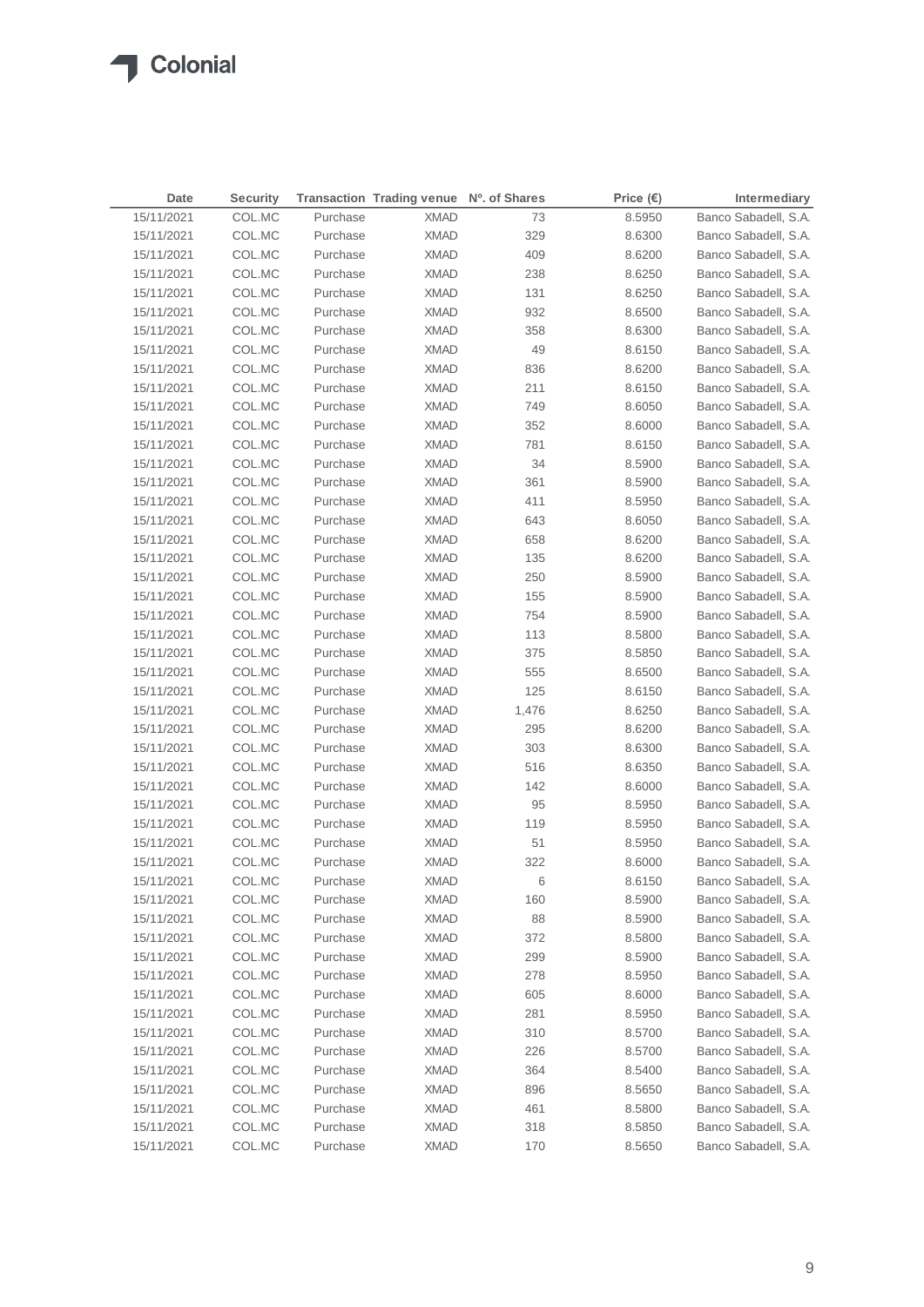$\sqrt{2}$ 

| Date       | <b>Security</b> |          | Transaction Trading venue Nº. of Shares |       | Price $(\epsilon)$ | Intermediary         |
|------------|-----------------|----------|-----------------------------------------|-------|--------------------|----------------------|
| 15/11/2021 | COL.MC          | Purchase | <b>XMAD</b>                             | 2,330 | 8.5650             | Banco Sabadell, S.A. |
| 15/11/2021 | COL.MC          | Purchase | <b>XMAD</b>                             | 765   | 8.5650             | Banco Sabadell, S.A. |
| 15/11/2021 | COL.MC          | Purchase | <b>XMAD</b>                             | 61    | 8.5500             | Banco Sabadell, S.A. |
| 15/11/2021 | COL.MC          | Purchase | <b>XMAD</b>                             | 468   | 8.5600             | Banco Sabadell, S.A. |
| 15/11/2021 | COL.MC          | Purchase | <b>XMAD</b>                             | 59    | 8.5500             | Banco Sabadell, S.A. |
| 15/11/2021 | COL.MC          | Purchase | XMAD                                    | 827   | 8.5600             | Banco Sabadell, S.A. |
| 15/11/2021 | COL.MC          | Purchase | XMAD                                    | 1,265 | 8.5700             | Banco Sabadell, S.A. |
| 15/11/2021 | COL.MC          | Purchase | <b>XMAD</b>                             | 956   | 8.5800             | Banco Sabadell, S.A. |
| 15/11/2021 | COL.MC          | Purchase | <b>XMAD</b>                             | 166   | 8.5900             | Banco Sabadell, S.A. |
| 15/11/2021 | COL.MC          | Purchase | XMAD                                    | 267   | 8.5900             | Banco Sabadell, S.A. |
| 15/11/2021 | COL.MC          | Purchase | XMAD                                    | 1,000 | 8.5900             | Banco Sabadell, S.A. |
| 15/11/2021 | COL.MC          | Purchase | XMAD                                    | 1,105 | 8.5650             | Banco Sabadell, S.A. |
| 15/11/2021 | COL.MC          | Purchase | XMAD                                    | 1,458 | 8.5600             | Banco Sabadell, S.A. |
| 15/11/2021 | COL.MC          | Purchase | XMAD                                    | 354   | 8.5600             | Banco Sabadell, S.A. |
| 15/11/2021 | COL.MC          | Purchase | XMAD                                    | 300   | 8.5500             | Banco Sabadell, S.A. |
| 15/11/2021 | COL.MC          | Purchase | <b>XMAD</b>                             | 800   | 8.5500             | Banco Sabadell, S.A. |
| 15/11/2021 | COL.MC          | Purchase | <b>XMAD</b>                             | 152   | 8.5500             | Banco Sabadell, S.A. |
| 15/11/2021 | COL.MC          | Purchase | <b>XMAD</b>                             | 76    | 8.5750             | Banco Sabadell, S.A. |
| 15/11/2021 | COL.MC          | Purchase | <b>XMAD</b>                             | 560   | 8.5800             | Banco Sabadell, S.A. |
| 15/11/2021 | COL.MC          | Purchase | XMAD                                    | 601   | 8.5750             | Banco Sabadell, S.A. |
| 15/11/2021 | COL.MC          | Purchase | XMAD                                    | 500   | 8.5900             | Banco Sabadell, S.A. |
| 15/11/2021 | COL.MC          | Purchase | <b>XMAD</b>                             | 319   | 8.5900             | Banco Sabadell, S.A. |
| 15/11/2021 | COL.MC          | Purchase | XMAD                                    | 599   | 8.5800             | Banco Sabadell, S.A. |
| 15/11/2021 | COL.MC          | Purchase | XMAD                                    | 637   | 8.5950             | Banco Sabadell, S.A. |
| 15/11/2021 | COL.MC          | Purchase | XMAD                                    | 1,782 | 8.5750             | Banco Sabadell, S.A. |
| 15/11/2021 | COL.MC          | Purchase | XMAD                                    | 2,500 | 8.5750             | Banco Sabadell, S.A. |
| 15/11/2021 | COL.MC          | Purchase | XMAD                                    | 19    | 8.5750             | Banco Sabadell, S.A. |
| 15/11/2021 | COL.MC          | Purchase | XMAD                                    | 2,481 | 8.5750             | Banco Sabadell, S.A. |
| 15/11/2021 | COL.MC          | Purchase | <b>XMAD</b>                             | 2,500 | 8.5700             | Banco Sabadell, S.A. |
| 15/11/2021 | COL.MC          | Purchase | XMAD                                    | 1,314 | 8.5700             | Banco Sabadell, S.A. |
| 15/11/2021 | COL.MC          | Purchase | <b>XMAD</b>                             | 11    | 8.5700             | Banco Sabadell, S.A. |
| 15/11/2021 | COL.MC          | Purchase | <b>XMAD</b>                             | 1,175 | 8.5700             | Banco Sabadell, S.A. |
| 15/11/2021 | COL.MC          | Purchase | XMAD                                    | 710   | 8.5700             | Banco Sabadell, S.A. |
| 16/11/2021 | COL.MC          | Purchase | <b>XMAD</b>                             | 408   | 8.5700             | Banco Sabadell, S.A. |
| 16/11/2021 | COL.MC          | Purchase | <b>XMAD</b>                             | 473   | 8.6250             | Banco Sabadell, S.A. |
| 16/11/2021 | COL.MC          | Purchase | <b>XMAD</b>                             | 106   | 8.6150             | Banco Sabadell, S.A. |
| 16/11/2021 | COL.MC          | Purchase | <b>XMAD</b>                             | 70    | 8.6150             | Banco Sabadell, S.A. |
| 16/11/2021 | COL.MC          | Purchase | <b>XMAD</b>                             | 300   | 8.6150             | Banco Sabadell, S.A. |
| 16/11/2021 | COL.MC          | Purchase | <b>XMAD</b>                             | 11    | 8.6150             | Banco Sabadell, S.A. |
| 16/11/2021 | COL.MC          | Purchase | <b>XMAD</b>                             | 1,068 | 8.6350             | Banco Sabadell, S.A. |
| 16/11/2021 | COL.MC          | Purchase | <b>XMAD</b>                             | 283   | 8.6050             | Banco Sabadell, S.A. |
| 16/11/2021 | COL.MC          | Purchase | <b>XMAD</b>                             | 628   | 8.6050             | Banco Sabadell, S.A. |
| 16/11/2021 | COL.MC          | Purchase | <b>XMAD</b>                             | 79    | 8.6050             | Banco Sabadell, S.A. |
| 16/11/2021 | COL.MC          | Purchase | <b>XMAD</b>                             | 169   | 8.6000             | Banco Sabadell, S.A. |
| 16/11/2021 | COL.MC          | Purchase | <b>XMAD</b>                             | 161   | 8.6000             | Banco Sabadell, S.A. |
| 16/11/2021 | COL.MC          | Purchase | XMAD                                    | 349   | 8.6000             | Banco Sabadell, S.A. |
| 16/11/2021 | COL.MC          | Purchase | <b>XMAD</b>                             | 880   | 8.6000             | Banco Sabadell, S.A. |
| 16/11/2021 | COL.MC          | Purchase | <b>XMAD</b>                             | 794   | 8.6000             | Banco Sabadell, S.A. |
| 16/11/2021 | COL.MC          | Purchase | XMAD                                    | 747   | 8.6350             | Banco Sabadell, S.A. |
| 16/11/2021 | COL.MC          | Purchase | <b>XMAD</b>                             | 336   | 8.6150             | Banco Sabadell, S.A. |
|            |                 |          |                                         |       |                    |                      |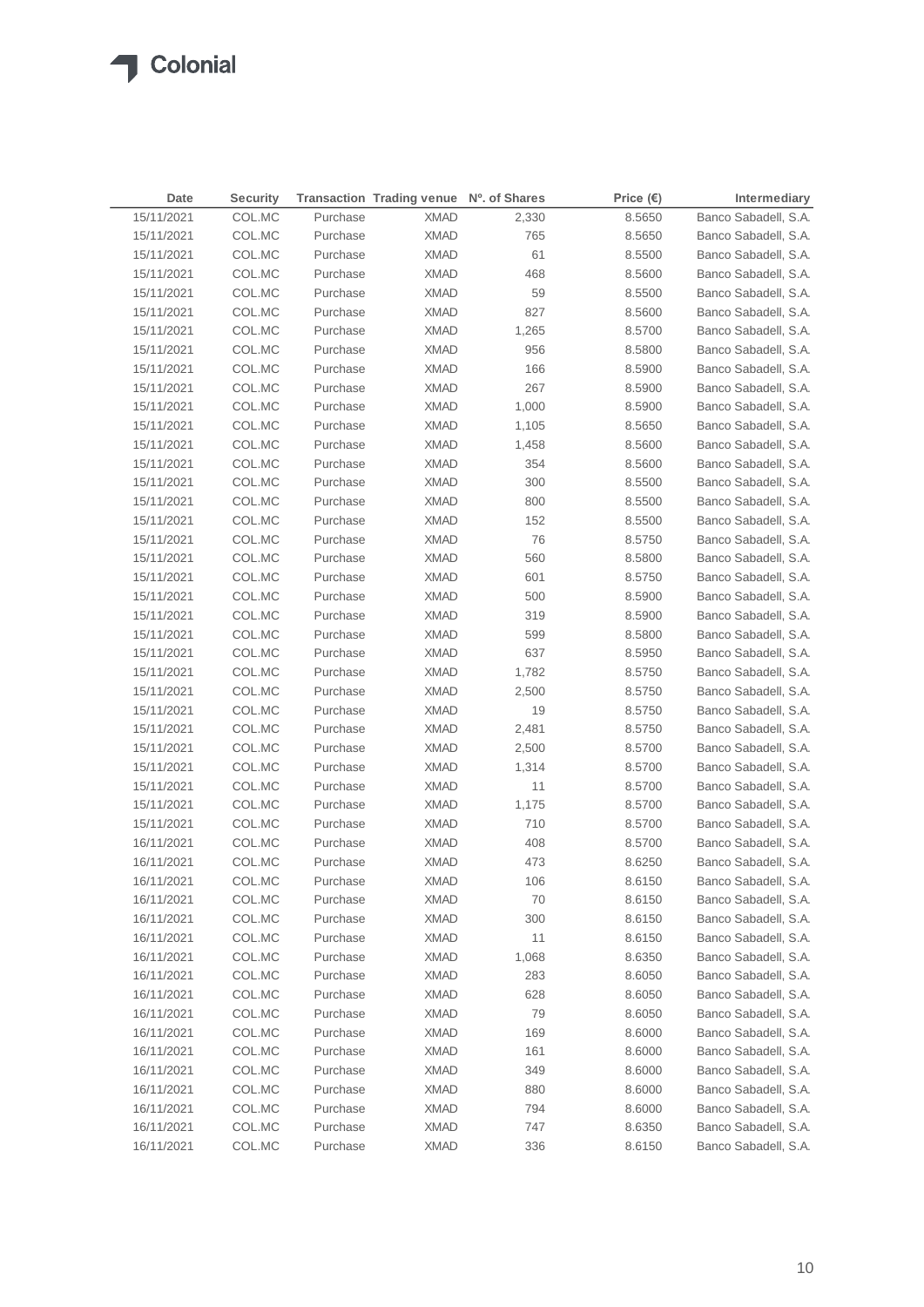| Date       | <b>Security</b> |          | Transaction Trading venue Nº. of Shares |       | Price $(\epsilon)$ | <b>Intermediary</b>  |
|------------|-----------------|----------|-----------------------------------------|-------|--------------------|----------------------|
| 16/11/2021 | COL.MC          | Purchase | <b>XMAD</b>                             | 508   | 8.6200             | Banco Sabadell, S.A. |
| 16/11/2021 | COL.MC          | Purchase | <b>XMAD</b>                             | 248   | 8.6200             | Banco Sabadell, S.A. |
| 16/11/2021 | COL.MC          | Purchase | <b>XMAD</b>                             | 289   | 8.6400             | Banco Sabadell, S.A. |
| 16/11/2021 | COL.MC          | Purchase | <b>XMAD</b>                             | 502   | 8.6300             | Banco Sabadell, S.A. |
| 16/11/2021 | COL.MC          | Purchase | XMAD                                    | 1,011 | 8.6100             | Banco Sabadell, S.A. |
| 16/11/2021 | COL.MC          | Purchase | XMAD                                    | 493   | 8.6300             | Banco Sabadell, S.A. |
| 16/11/2021 | COL.MC          | Purchase | XMAD                                    | 42    | 8.6300             | Banco Sabadell, S.A. |
| 16/11/2021 | COL.MC          | Purchase | XMAD                                    | 600   | 8.6400             | Banco Sabadell, S.A. |
| 16/11/2021 | COL.MC          | Purchase | <b>XMAD</b>                             | 126   | 8.6400             | Banco Sabadell, S.A. |
| 16/11/2021 | COL.MC          | Purchase | XMAD                                    | 356   | 8.6450             | Banco Sabadell, S.A. |
| 16/11/2021 | COL.MC          | Purchase | XMAD                                    | 242   | 8.6450             | Banco Sabadell, S.A. |
| 16/11/2021 | COL.MC          | Purchase | XMAD                                    | 327   | 8.6350             | Banco Sabadell, S.A. |
| 16/11/2021 | COL.MC          | Purchase | <b>XMAD</b>                             | 32    | 8.6200             | Banco Sabadell, S.A. |
| 16/11/2021 | COL.MC          | Purchase | <b>XMAD</b>                             | 427   | 8.6300             | Banco Sabadell, S.A. |
| 16/11/2021 | COL.MC          | Purchase | <b>XMAD</b>                             | 51    | 8.6300             | Banco Sabadell, S.A. |
| 16/11/2021 | COL.MC          | Purchase | <b>XMAD</b>                             | 239   | 8.6300             | Banco Sabadell, S.A. |
| 16/11/2021 | COL.MC          | Purchase | <b>XMAD</b>                             | 1,349 | 8.6150             | Banco Sabadell, S.A. |
| 16/11/2021 | COL.MC          | Purchase | XMAD                                    | 300   | 8.6150             | Banco Sabadell, S.A. |
| 16/11/2021 | COL.MC          | Purchase | <b>XMAD</b>                             | 1,988 | 8.6100             | Banco Sabadell, S.A. |
| 16/11/2021 | COL.MC          | Purchase | XMAD                                    | 150   | 8.5950             | Banco Sabadell, S.A. |
| 16/11/2021 | COL.MC          | Purchase | XMAD                                    | 1,157 | 8.6150             | Banco Sabadell, S.A. |
| 16/11/2021 | COL.MC          | Purchase | XMAD                                    | 375   | 8.6150             | Banco Sabadell, S.A. |
| 16/11/2021 | COL.MC          | Purchase | XMAD                                    | 1,631 | 8.6150             | Banco Sabadell, S.A. |
| 16/11/2021 | COL.MC          | Purchase | XMAD                                    | 1,089 | 8.6200             | Banco Sabadell, S.A. |
| 16/11/2021 | COL.MC          | Purchase | XMAD                                    | 41    | 8.5950             | Banco Sabadell, S.A. |
| 16/11/2021 | COL.MC          | Purchase | XMAD                                    | 1,418 | 8.6150             | Banco Sabadell, S.A. |
| 16/11/2021 | COL.MC          | Purchase | <b>XMAD</b>                             | 232   | 8.6000             | Banco Sabadell, S.A. |
| 16/11/2021 | COL.MC          | Purchase | <b>XMAD</b>                             | 259   | 8.6250             | Banco Sabadell, S.A. |
| 16/11/2021 | COL.MC          | Purchase | <b>XMAD</b>                             | 27    | 8.6250             | Banco Sabadell, S.A. |
| 16/11/2021 | COL.MC          | Purchase | <b>XMAD</b>                             | 84    | 8.6250             | Banco Sabadell, S.A. |
| 16/11/2021 | COL.MC          | Purchase | <b>XMAD</b>                             | 14    | 8.6250             | Banco Sabadell, S.A. |
| 16/11/2021 | COL.MC          | Purchase | <b>XMAD</b>                             | 311   | 8.6300             | Banco Sabadell, S.A. |
| 16/11/2021 | COL.MC          | Purchase | <b>XMAD</b>                             | 366   | 8.6600             | Banco Sabadell, S.A. |
| 16/11/2021 | COL.MC          | Purchase | <b>XMAD</b>                             | 300   | 8.6700             | Banco Sabadell, S.A. |
| 16/11/2021 | COL.MC          | Purchase | XMAD                                    | 283   | 8.6700             | Banco Sabadell, S.A. |
| 16/11/2021 | COL.MC          | Purchase | <b>XMAD</b>                             | 28    | 8.6700             | Banco Sabadell, S.A. |
| 16/11/2021 | COL.MC          | Purchase | <b>XMAD</b>                             | 264   | 8.6600             | Banco Sabadell, S.A. |
| 16/11/2021 | COL.MC          | Purchase | <b>XMAD</b>                             | 57    | 8.6600             | Banco Sabadell, S.A. |
| 16/11/2021 | COL.MC          | Purchase | <b>XMAD</b>                             | 320   | 8.6600             | Banco Sabadell, S.A. |
| 16/11/2021 | COL.MC          | Purchase | <b>XMAD</b>                             | 430   | 8.6400             | Banco Sabadell, S.A. |
| 16/11/2021 | COL.MC          | Purchase | <b>XMAD</b>                             | 360   | 8.6650             | Banco Sabadell, S.A. |
| 16/11/2021 | COL.MC          | Purchase | <b>XMAD</b>                             | 188   | 8.6750             | Banco Sabadell, S.A. |
| 16/11/2021 | COL.MC          | Purchase | <b>XMAD</b>                             | 240   | 8.6750             | Banco Sabadell, S.A. |
| 16/11/2021 | COL.MC          | Purchase | XMAD                                    | 115   | 8.6750             | Banco Sabadell, S.A. |
| 16/11/2021 | COL.MC          | Purchase | <b>XMAD</b>                             | 847   | 8.6700             | Banco Sabadell, S.A. |
| 16/11/2021 | COL.MC          | Purchase | XMAD                                    | 570   | 8.6750             | Banco Sabadell, S.A. |
| 16/11/2021 | COL.MC          | Purchase | XMAD                                    | 12    | 8.6750             | Banco Sabadell, S.A. |
| 16/11/2021 | COL.MC          | Purchase | XMAD                                    | 311   | 8.6400             | Banco Sabadell, S.A. |
| 16/11/2021 | COL.MC          | Purchase | XMAD                                    | 895   | 8.6500             | Banco Sabadell, S.A. |
| 16/11/2021 | COL.MC          | Purchase | <b>XMAD</b>                             | 126   | 8.6550             | Banco Sabadell, S.A. |